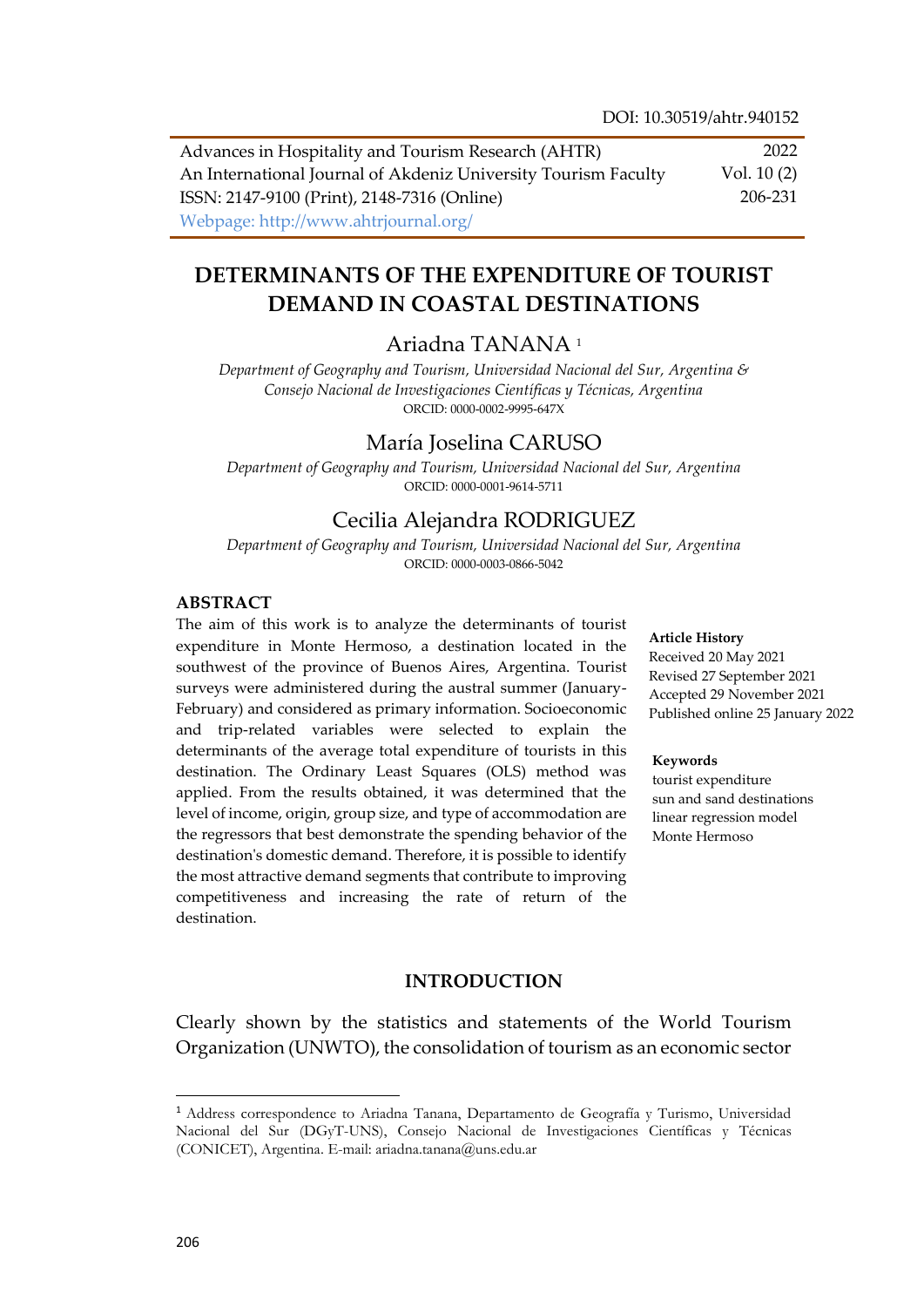that equals or even exceeds other sectors such as oil or automotive industry is considered as a fact at global scale. Between 2009 and 2019, there was not only an increase in tourists' number that make up international flows, but also an increase in income from international tourism; the latter is one of the main indicators of growth in the activity (UNWTO, 2019). Income is a measure of the economic impact of tourism upon destinations. The Word Travel & Council Tourism - WTTC (2020a) established that in 2019 the activity contributed to 10.3% of global GDP, which represented 6.8% of total exports and 28.3% of global services exports. In addition, capital investment exceeded US \$ 900 billion, i.e., 4.3% of total investment.

In Latin America, tourism represents 8.8% of regional GDP and during 2019, it represented 9.2% of the national GDP in Argentina (WTTC, 2020a, 2020b). According to the report of the National Ministry of Finance of Argentina (2019), tourism is the fourth export complex in the country and stands out for its contribution to Argentina's federal growth. Although most of the international arrivals are concentrated at Ministro Pistarini International Airport (Ezeiza), 94% of tourist expenditure takes place outside autonomous city of Buenos Aires and Buenos Aires's Metropolitan Area. This shows that tourism is a consumption activity whose measurement through expenditure is essential (Park et al., 2019).

The growth of this sector at all territorial scales is based on the permanent mobility of people for tourism purposes, which is favored by globalization and the technological development that this phenomenon brings about. This presents a new model of global tourism that, in terms of demand, is characterized by its expansion towards intra and interregional destinations and the convergence of different tastes, preferences, and lifestyles that shape new market segments. Consequently, more flexible and adaptable forms of production are implemented (Fraiz Brea, 2015; Garcia Pascual, 2017). Changes in demand give rise to the emergence of the postmodern tourist who is differentiated by ones' behavior and consumption patterns (Noguera Tur et al., 2015). This tourist coexists with other tourist profiles, which implies that the destination should be aware of these segments and their contributions to the different tourism products it offers.

Sun and sand destinations, traditionally associated with a Fordist production model and mass tourism, are not exempt from the processes of change in tourist demand. This is added to the inconveniences of seasonality and modernizing (in the case of mature destinations), as well as to the impacts of crises and changes in the environment where they are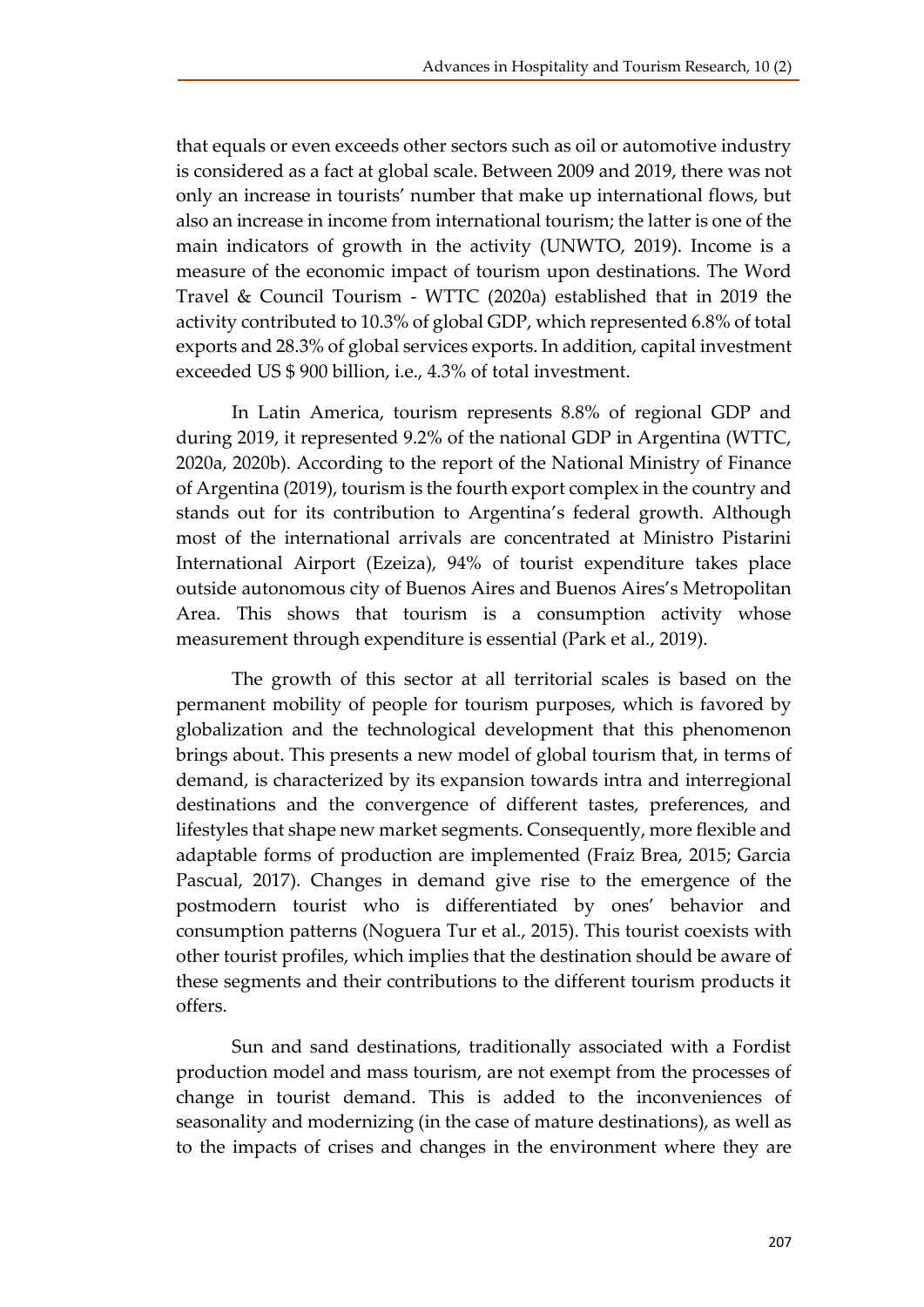located. Therefore, the interest in empirical knowledge of tourist consumption using expenditure and its components as proxy variables is widespread. These data contribute to the definition of dynamization and positioning strategies according to the scenario of change where tourist destinations are found.

Studies focused on such variables (consumption and expenditure) have been conducted both at micro (Wu et al., 2013; Brida & Scuderi, 2013; Vasco et al., 2014; Aguiló et al., 2017; D'Urso et al., 2020) and macro level (Eugenio-Martin & Campos-Soria, 2014; Lin et al., 2015; Mehran & Olya, 2018; Desfrancois & Pastás Gutierrez, 2019). Some authors (Abbruzzo et al., 2014; Disegna & Osti, 2016; Smolčić Jurdana & Soldić Frleta, 2017) agree that there is a smaller number of analyzes on determinants of tourism expenditure at individual level, although the recent review of literature unveils many studies in which the main unit of analysis is the subjects. However, there is a greater number of studies that address the determinants of spending in destinations with international demand rather than in those with domestic tourist demand. It is the case of sun and sand destinations in the Mediterranean and European, Asian, and North American destinations associated with other types of tourism. Likewise, in the mid-latitudes of the southern hemisphere, there are studies focused on the international demand of Peru, Colombia, Ecuador, and Uruguay, however, there is no analysis on domestic demand. Therefore, the following questions arise: *What are the determinants in coastal destinations where the main demand results from domestic tourism? Does the relationship between expenditure and the explanatory variables go in the same direction? What are the advantages of identifying the determinants of expenditure for a tourism destination and its marketing organizations?*

Monte Hermoso is a consolidated sun and sand destination located in the southwest of the province of Buenos Aires (SW Buenos Aires). Its main economic activity is tourism, and it is the fastest-growing and fastestexpanding destination in SW of Buenos Aires (Vaquero et al., 2007). The Secretariat of Tourism has been conducting surveys among tourists during the austral summer (January and February) for over a decade now so that it is possible to know the demand for the destination from a descriptive point of view (definition of the tourist profile and consumption habits). However, there is a lack of explanatory and correlational research on expenditure at the destination. Therefore, the objective of this paper is *to analyze the determinants of expenditure by tourists in Monte Hermoso during the 2020 summer season*.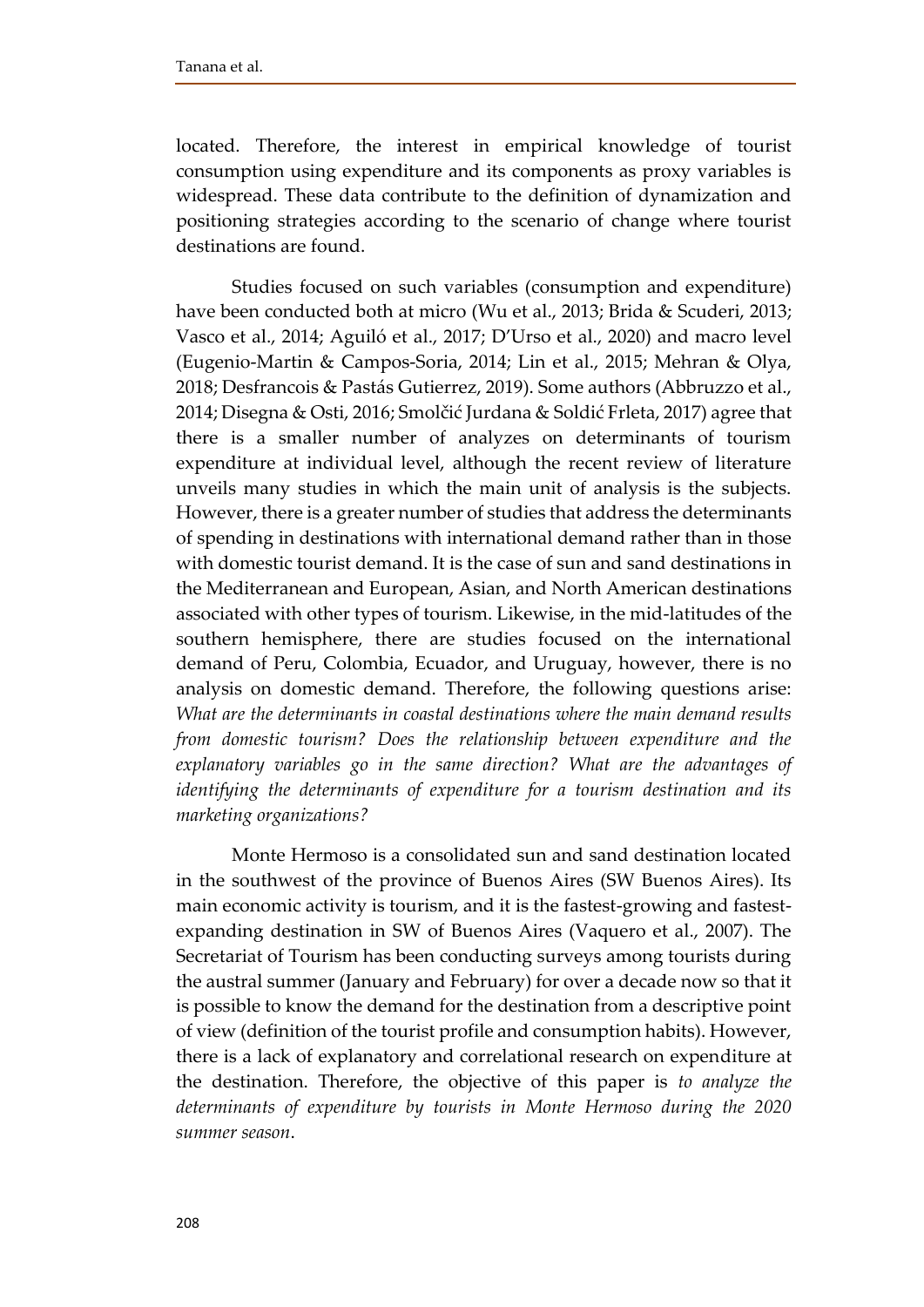# **LITERATURE REVIEW**

#### **Demand and Tourist Consumption**

The concept of demand is directly associated with a price-quantity relationship since the individuals demand goods or services when they desire them and have the resources to obtain them. In the field of tourism, demand is understood as the flow of people who visit a destination or wish to do so for not more than one year and not less than 24 hours. Based on this definition, the demand is classified as effective or latent. The first group includes the total number of people who participate in tourist activities, while the second one refers to those who wish to participate in tourism but are unable to do so due to personal reasons (potential latent demand) or to those related to the destination (deferred latent demand) (Panosso Netto & Lohmann, 2012). In this article, an analysis of effective demand is conducted since it is a variable that can be quantified based on accurate data.

At the same time, tourist demand may appear to be a simple concept, but it is far from being so due to the multiple approaches and issues that may arise. For example, there are different studies based on macro and micro contexts (Ruiz Romero de la Cruz et al., 2020), as well as on purely economic, motivational, or psychosocial perspectives. Likewise, some other studies base their analysis according to the tourism types, while others do not address these differences. One of the aspects that complicates the approach to demand is the underlying act of consumption. Tourism consumption is not the result of economic determinism because it is related to cultural and behavioral factors that respond to different socio-cultural, economic, and political contexts. From this perspective, tourism is not restricted to travel from a point of origin to a destination, but rather regards people looking for experiences and realities different from those of their daily lives. This reflects a social attitude of "choice" within a relatively defined market based on the interests of the supply (Guzmán Hernández et al., 2009).

In line with the complexity of demand and consumption, Woodside and Dubelaar (2002) propose a conceptual and empirical framework about tourism consumption systems (TCSs). A TCS is defined as "(…) the set of related travel thoughts, decisions, and behaviors by a discretionary traveler prior to, during, and following a trip" (Woodside & Dubelaar, 2002: 120). According to this theory, thoughts, decisions, and behaviors are linked to other thoughts and decisions related to other activities. This shows the interest in understanding these patterns in the consumption of goods and services which are directly and indirectly related to tourism. Therefore, it is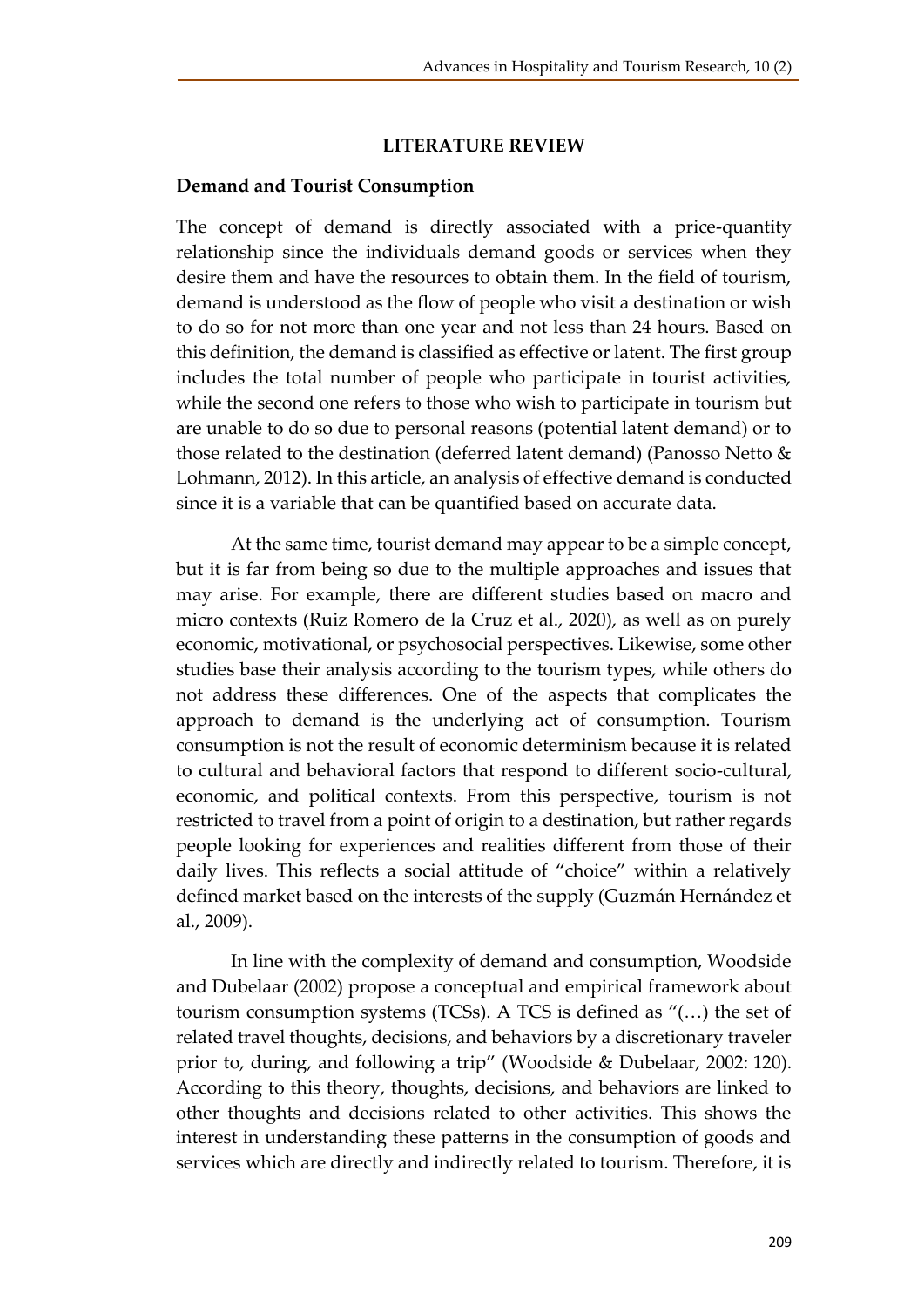possible to broaden the spectrum of analysis in relation to the decisions made and the actions carried out by the tourist, instead of focusing exclusively on the reasons for choosing the destination. The study of the tourist by means of the TCSs helps to obtain a more specific definition of the profile by market segment, socio demographic features, trip planning among other issues.

In the study of demand, it is essential to consider the determining factors. Regalado Aragón (2013) establishes four economic factors that influence the decision to consume a tourist product: a) the prices of tourist services, b) the prices of other goods consumed by tourists, c) the level of discretionary income, and d) the real exchange rate (for international tourism). For their part, González Alatorre and Conde Pérez (2011) expand that vision and establish four groups of factors: a) economic, they refer to the same aspects mentioned by Regalado Aragón (2013); b) related to the demanding subjects: motivations, tastes, and preferences (push factors) (Da Silva Añaña et al., 2017), geographic proximity and demographic and sociocultural features of the visitors. The third group of factors, c) the marketing system that includes the promotion of the destination; and finally, d) customer satisfaction, an extremely complex dimension given its subjective nature. In sum, these determinants can be included in the function of tourist demand, i.e. the "quantity demanded" depends on a set of factors that usually include: the price of the service, the income level, the price of other goods and services, tastes and preferences, and the size of the market (Mochón Morcillo & Becker, 2008).

# **Tourism Expenditure: A Strategic Variable**

Like the determinants of demand, tourism spending is a widely developed topic in literature. It is one of the main indicators when analyzing consumption and is often used as a proxy variable to estimate effective demand. Total tourist spending is the sum of expenditures made by the tourist for consumption while traveling between the region of origin and the destination, and *in situ*.

The payment for a tourist service gives rise to economic effects and investments that multiply income and generate income and consumption (Narváez & Fernández, 2010). Thus, the complexity in the analysis of spending is mainly due to its implications for the destination. On the one hand, it is necessary to identify the space where the expenditure is made (origin or destination) to determine the real impact of tourism in each territory (Alegre Martín et al., 2003). On the other hand, it is necessary to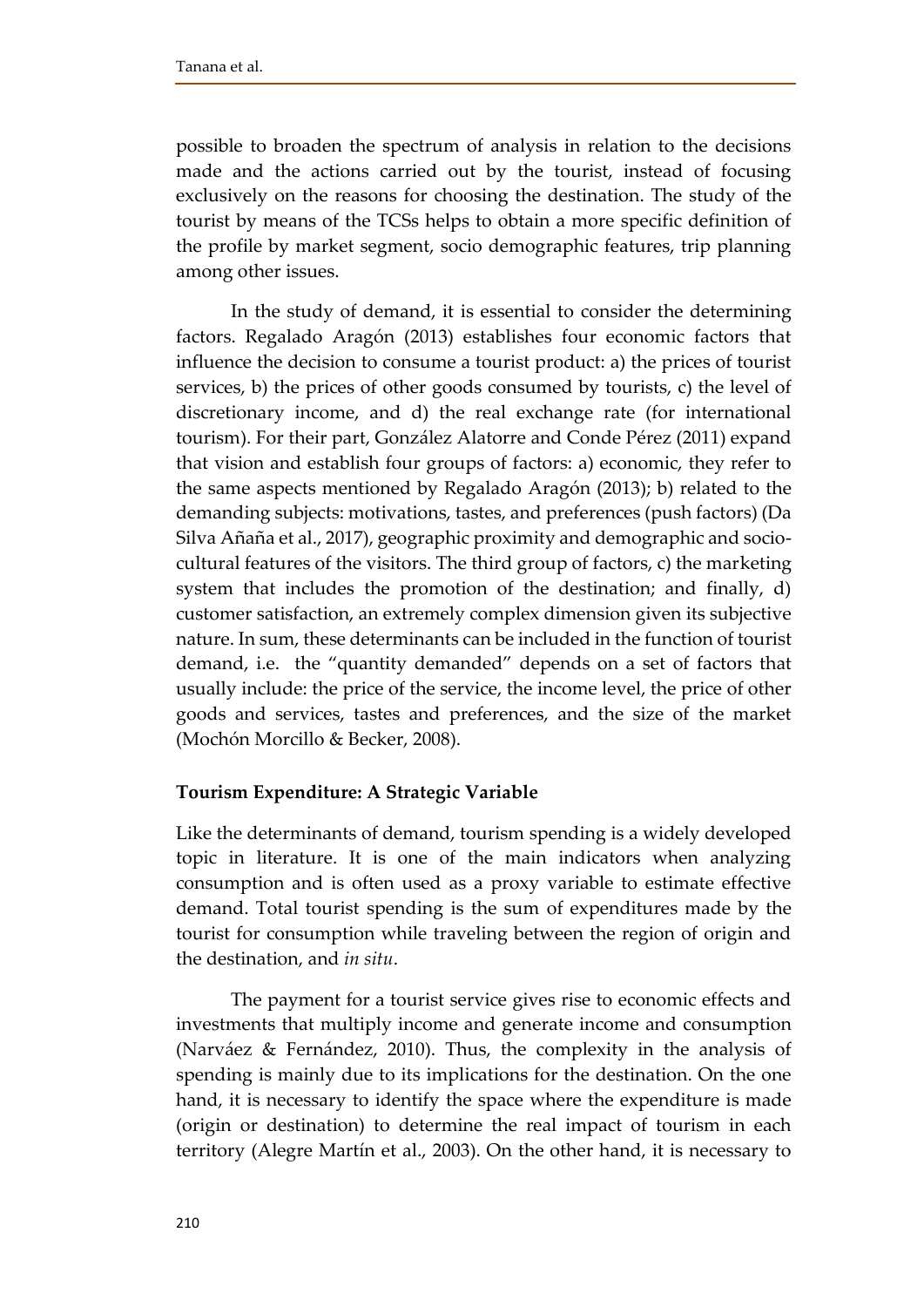differentiate between the number of tourist arrivals and the expenditure made (Noguera Tur et al., 2015). The profitability obtained by tourism is not necessarily proportional to the linear growth of visitors but depends on i) the effective spending capacity of tourists at the destination, ii) the components into which it is broken down, and iii) the occupancy rate of the tourist supply.

According to Aguiló et al. (2017) destinations deal a dilemma about increasing spending, expanding the tourist plant or increasing prices and improving the quality of services. From the perspective of profitability, one tourist with a certain level of expenditure is preferred to two tourists with half the spending. Under this presumption, the same level of benefits can be achieved with a high daily per capita expenditure and a low volume of tourists or, alternatively, with a high volume of tourists and a low level of daily per capita expenditure. In short, from a macro perspective, the analysis of tourism expenditure allows: i) to measure the multiplier effect that the activity contributes to the economy as a whole, ii) to identify how income is distributed along the value chain and therefore its contribution to local and regional growth (Noguera Tur et al., 2015), iii) to assess the return of tourist activity in a destination, and iv) to study the evolution of demand in a given period (Nicolau & Mas-Ruiz, 2007; Narváez & Fernández, 2010; Varisco, 2018). Accordingly, strategies can be planned to improve the positioning of the destination, gain the target public, segment the market, and design public policies (Park et al., 2019).

From a micro perspective, it is important to measure spending by considering tourists as the unit of analysis. The study of total tourism expenditure by group, total individual expenditure and daily expenditure per capita, helps to understand spending patterns and consumption behavior (García-Sánchez et al., 2013; Disegna & Osti, 2016). On this scale of analysis, different authors have concluded that tourism is a normal good, i.e., income elasticity is positive, as income increases, so does the demand for tourism (Nicolau & Mas-Ruiz, 2007; Hung et al., 2013, Brida & Scuderi, 2013; D'Urso et al., 2020).

The components of tourist expenditure are usually broken down into the following categories: accommodation, food and beverages, transportation, shopping, excursions, and entertainment (Marcussen, 2011; Smolčić & Soldić Freleta, 2016). However, in respect of their determinants, multiple variables are involved since they do not have a universal definition. This is because the results obtained in different applied studies are not always associated. For instance, in the analysis conducted by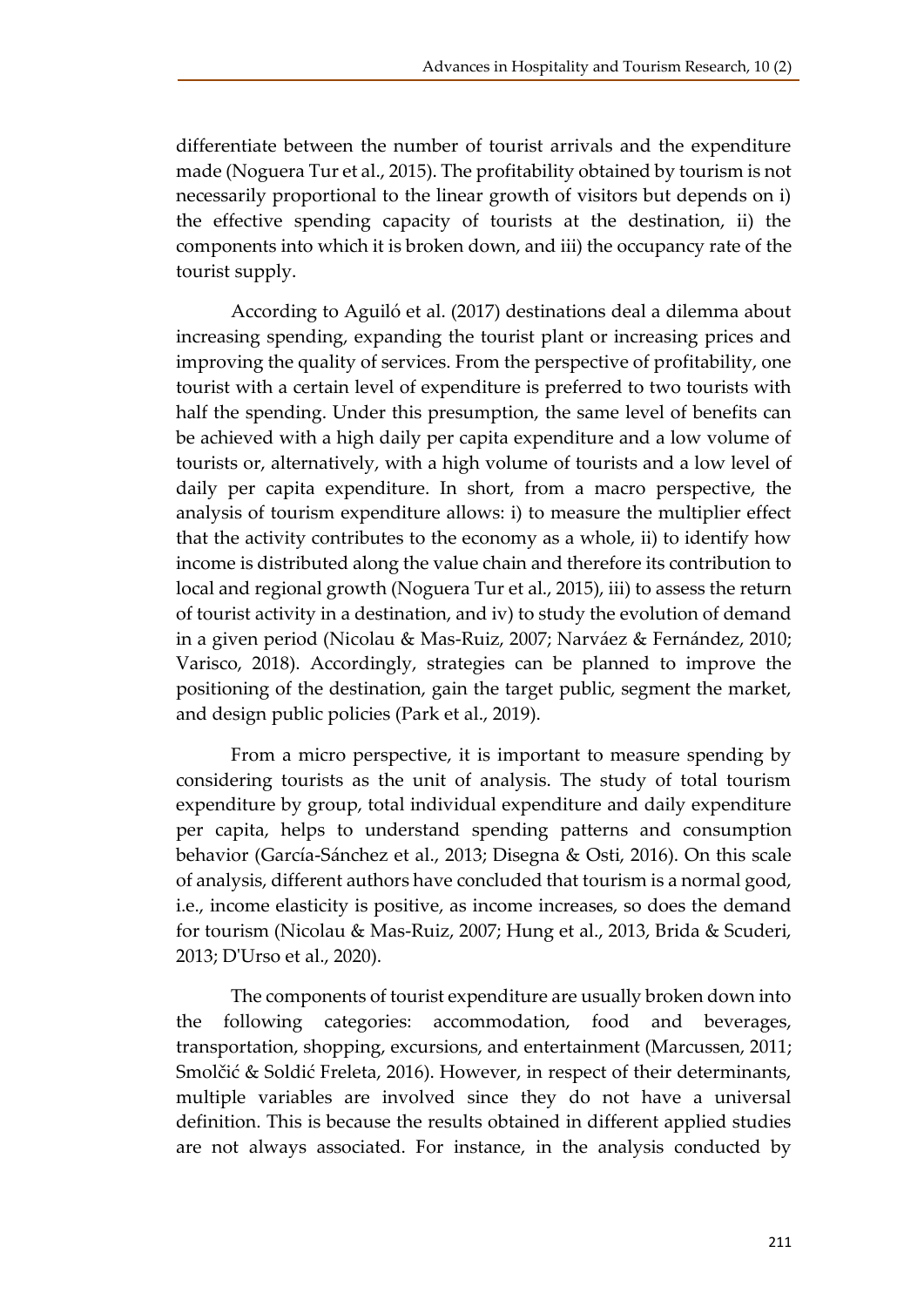Nicolau and Mas-Ruiz (2007), age is not a significant factor in explaining expenditure by Spaniards during their vacations, while Jang et al. (2004) found that it was for Japanese tourists, who spent more on travel as they get aged. In turn, Kruger et al. (2010) showed that this variable is one of the most significant. In relation to the length of stay, different results have also been obtained. Nicolau and Mas-Ruiz (2007) and Aguiló et al. (2017) found that its length has positive effects on tourism expenditure, while Smolčić Jurdana and Soldić Frleta (2016) determined that the effect is negative. In contrast, Park et al. (2019) identified that this explanatory variable is not significant.

Despite the distinctive features and heterogeneity of the empirical findings, there is a common denominator in the determinants selected in most of the studies on this issue. Nicolau and Mas-Ruiz (2007) group the explanatory variables of spending into three categories: i) individual travelrelated characteristics, ii) personal restrictions, and iii) socio-demographic characteristics. On their part, Mudarra-Fernández et al. (2019) identify four groups of factors that affect tourism expenditure: i) socioeconomic variables, ii) variables related to the trip characteristics, iii) variables associated with the destination, and iv) psychological variables. Based on these two proposals Figure 1 disaggregates the corresponding explanatory variables.

| Socio-economic variables                                                  | Related to the characteristics of the trip                                |
|---------------------------------------------------------------------------|---------------------------------------------------------------------------|
| Age                                                                       | Length of stay                                                            |
| <b>Education</b> level                                                    | Loyalty to the destination                                                |
| Marital status                                                            | Accommodation                                                             |
| Nationality                                                               | Package tour                                                              |
| Level of income                                                           | Size of travel group                                                      |
| Occupation                                                                | Group composition                                                         |
| Size of the household                                                     | Season                                                                    |
| Size of the city of residence                                             | Payment terms                                                             |
| Mother tongue                                                             | Use of technology                                                         |
| Related to the characteristics of the                                     | Psychological                                                             |
| Proportion of visitors from the                                           | Personality                                                               |
| same region<br>Distance to the destination<br>Image<br>Activities offered | Motivational<br><b>Expectations-Satisfaction</b><br>Values of the tourist |

Figure 1. *Determinants of tourist expenditure grouped by main categories of analysis*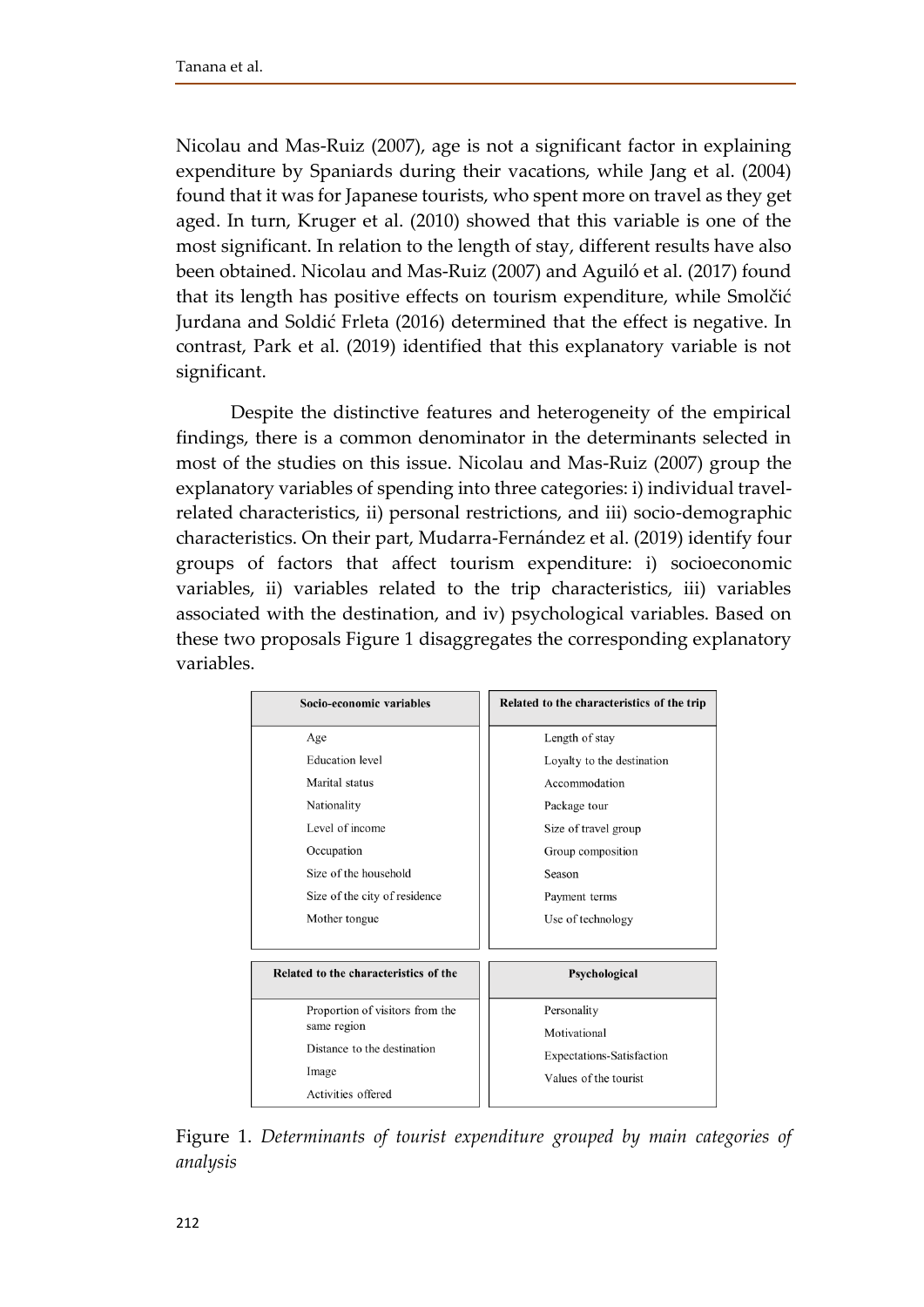According to the review by Mudarra-Fernández et al. (2019) the main explanatory variables of expenditure for most tourism typologies are: within the group i) educational level, income, nationality, and occupation. With respect to category ii), length of stay and size of the group are directly and positively related, while loyalty to the destination expresses an inverse relationship to spending. In the group iii), the variables image, distance to the destination, and proportion of people from the same region stand out, although, unlike the previous cases, the degree of analysis is comparatively lower and, consequently, there is less certainty about its effect on tourism expenditure. Within the last group iv) the most studied variable is motivation that has a positive effect on the dependent variable.

From this literature review, assumptions arise about the relationship of the determinants with respect to tourism expenditure. Regarding to this, the hypotheses are established for each of the four groups defined above with respect to Monte Hermoso (Table 1).

Table 1. *Hypotheses about the determinants of tourism expenditure in Monte Hermoso*

| Group | Hypotheses                                                                             |
|-------|----------------------------------------------------------------------------------------|
| (i)   | H1: Monte Hermoso's tourists with over ARS 32,000 income express a direct              |
|       | relationship with respect to total expenditure.                                        |
|       | H2: The relationship with respect to total expenditure by Monte Hermoso's              |
|       | tourist is independent from the category of occupancy.                                 |
| (ii)  | H <sub>3</sub> : Tourists who are on vacation in the destination for more than 15 days |
|       | spend more than those with shorter stays.                                              |
| (iii) | H <sub>4</sub> : Tourists that come from cities more than 300 km from the destination, |
|       | spend more than those from the nearby region.                                          |
| (iv)  | H <sub>5</sub> : Tourists who choose Monte Hermoso for the safety spend more than      |
|       | those who choose it for its attractions.                                               |

Most of the studies focused on the analysis of individual consumption are based on econometric models which, according to the review by Abbruzzo et al. (2014) are classified into two groups. On the one hand, there are studies based on the representation of the Engel curve. They seek to show the level of expenditure based on socio-demographic, travelrelated, psychographic, and budget restriction variables. For this purpose, the most widely used methods are Ordinary Least Squares (OLS), although other methods have also been used to answer specific estimation issues. Another group of studies is based on random utility models in which the attributes that affect the probability that a subject will consume tourism goods when faced with the likelihood of choosing between tourism and non-tourism goods and services are determined. In these cases, logistic regression methods are usually used.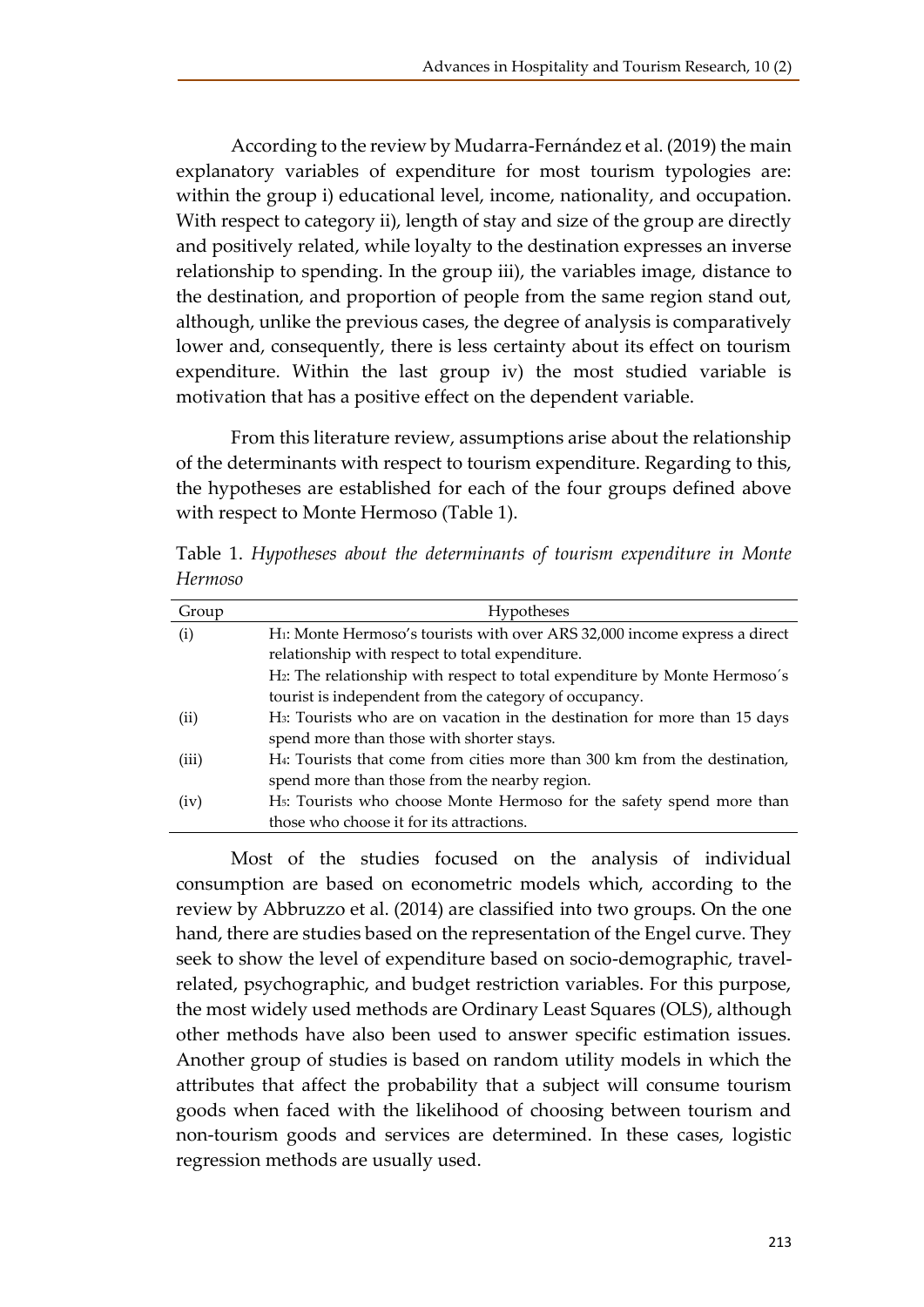### **STUDY AREA**

Monte Hermoso is a seaside destination located in SW Buenos Aires (38° 59' S; 61° 15' W) as administrative seat of the homonymous district is the main urban nucleus. Arranged longitudinally parallel to the coast, the urban area of the town covers 186 ha. The city has a general direction E-W and extends for a length of 32 km between Punta Sauce (14 km from the destination) and Punta Pehuen Co.

The extension of the beach and its natural characteristics have allowed its transformation from a resource to a to a tourist attraction of hierarchy, which makes the destination one of the main stay centers in the Buenos Aires SW (Vaquero et al., 2007). Two distinguishing features of this destination are: the absence of shadow cones due to the E-W direction of the coast having both sunrises and sunsets over the sea, and the water temperature, 5 °C warmer than other coastal destinations on the Atlantic coast of Buenos Aires (Del Pozo & Bróndolo, 2003; Huamantinco, 2012).

Tourism is the main economic activity of Monte Hermoso, its peak demand is during the months of January and February (austral summer). In relation to this, Caruso (2019) establishes the difference between the stable population of the town and its summer population. According to her projection for 2019, the permanent population of Monte Hermoso was 7,665 habitants, while in the summer season it is estimated that it amounted to 74,000 people, which represents a population increase of over 700% concentrated in only two months. In recent years, in order to mitigate the marked seasonal pattern, the destination has diversified its offer from sports tourism. Finally, residential tourism is the main type for the implementation of the activity, which implies that tourist flows are represented by family units that stay in second homes for long periods of time, in this case over 30 consecutive days.

#### **METHODOLOGY**

#### **Data base**

The database used in this article includes the most relevant characteristics of the tourists who vacationed in Monte Hermoso during the 2020 summer season. This primary information was obtained in the field between January and February 2020 through targeted surveys aimed at this population. Respondents were selected by simple random sampling. The sample size was determined in 1,473 individuals with a confidence level of 95% and 5%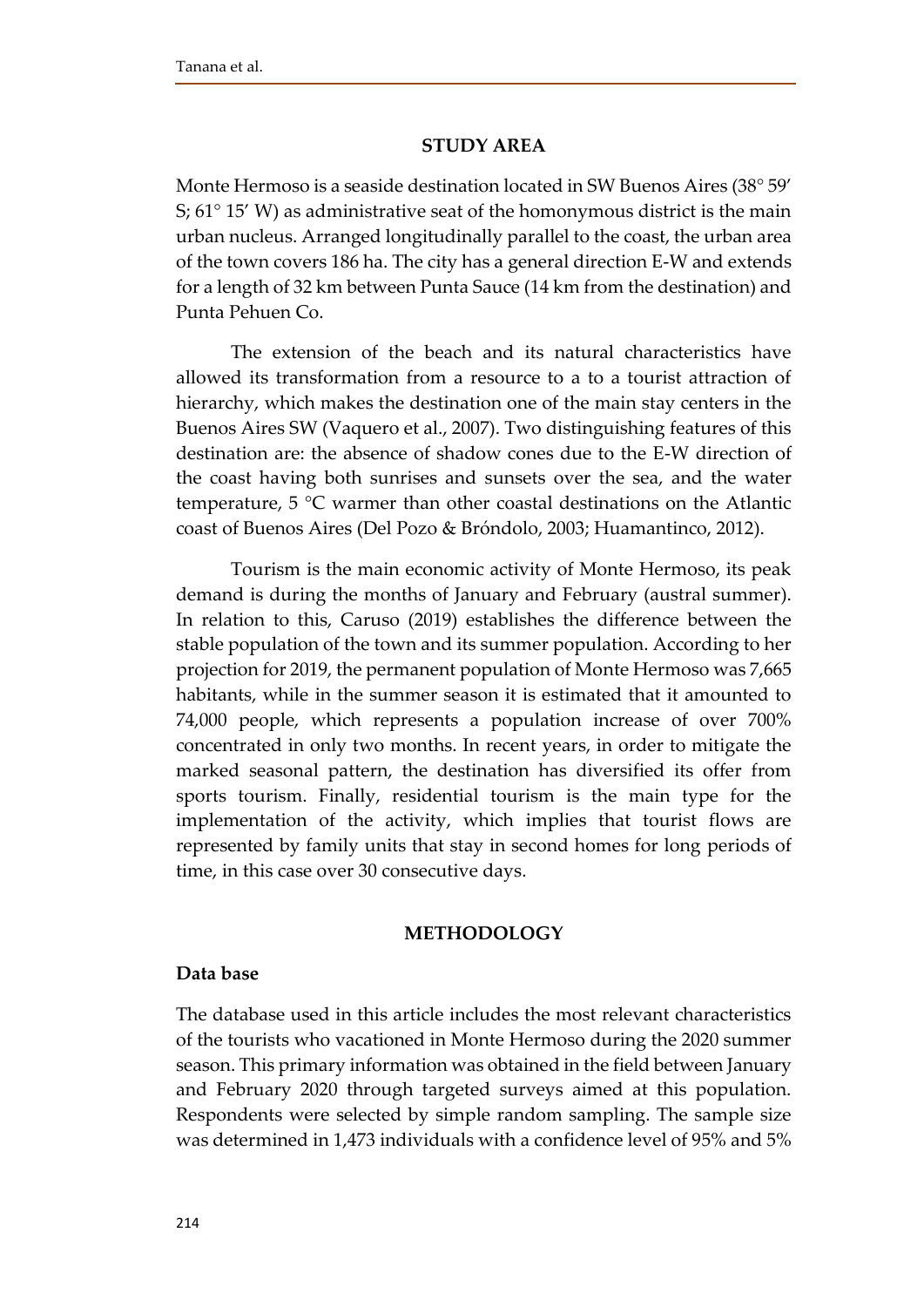error. However, prior to the multi-varied analysis, the records with incomplete information were removed, so the database was reduced to 1,117 valid questionnaires.

The questionnaire was divided into two sections. The first part corresponds to the survey of the characteristics of the demand that help to build the profile in greater detail. Among the variables included in this section are the following: gender of the respondent, number of people per group, type of group, number of people by age range, place of origin, length of stay, educational level, occupation, type of accommodation, ways of booking accommodation services, conveyance used, monthly income, total tourist expenditure, reason for choosing the destination, attractions visited, and price level perception. The second part of the questionnaire includes an evaluation grid to determine the level of satisfaction with respect to different variables related to the quality of the destination's services and attention received. For the purposes of this study, the variables of the first section were used.

# **Variables and model**

The dependent variable in this study is the total tourist expenditure reported by the respondents. It is expressed in national currency, i.e., the Argentine peso (\$ ARS). The Kolmogorov-Smirnov normality test showed that the variable does not have a normal distribution, so the natural logarithm (ln) of total tourist expenditure (log-lin model) was used. In addition, as Thrane (2014) points out, the logarithmic transformation of expenditure contributes to mitigating heteroscedasticity and reducing the influence of outliers, thus leading to a better model fit. The Ordinary Least Squares (OLS) method was applied to explain the determinants of total expenditure, because the dependent variable is continuous and responds to the cross-sectional nature of the data base.

The least squares regression method aims to generate the function that best fits the general trend of the data and is the simplest to understand a complex phenomenon (Burton, 2020). For this reason, in this case the method was used to find out which are the main variables that explain the expenditure behavior of Monte Hermoso's tourists. The OLS is a useful technique when the parameters are unknown and the relationships between the dependent variable and the regressors are hypotheses that requires to be tested. The method consists of minimizing the sum of the squared residuals, that is the differences between observed and expected values according to the results of the model (Dismuke & Lindrooth, 2006).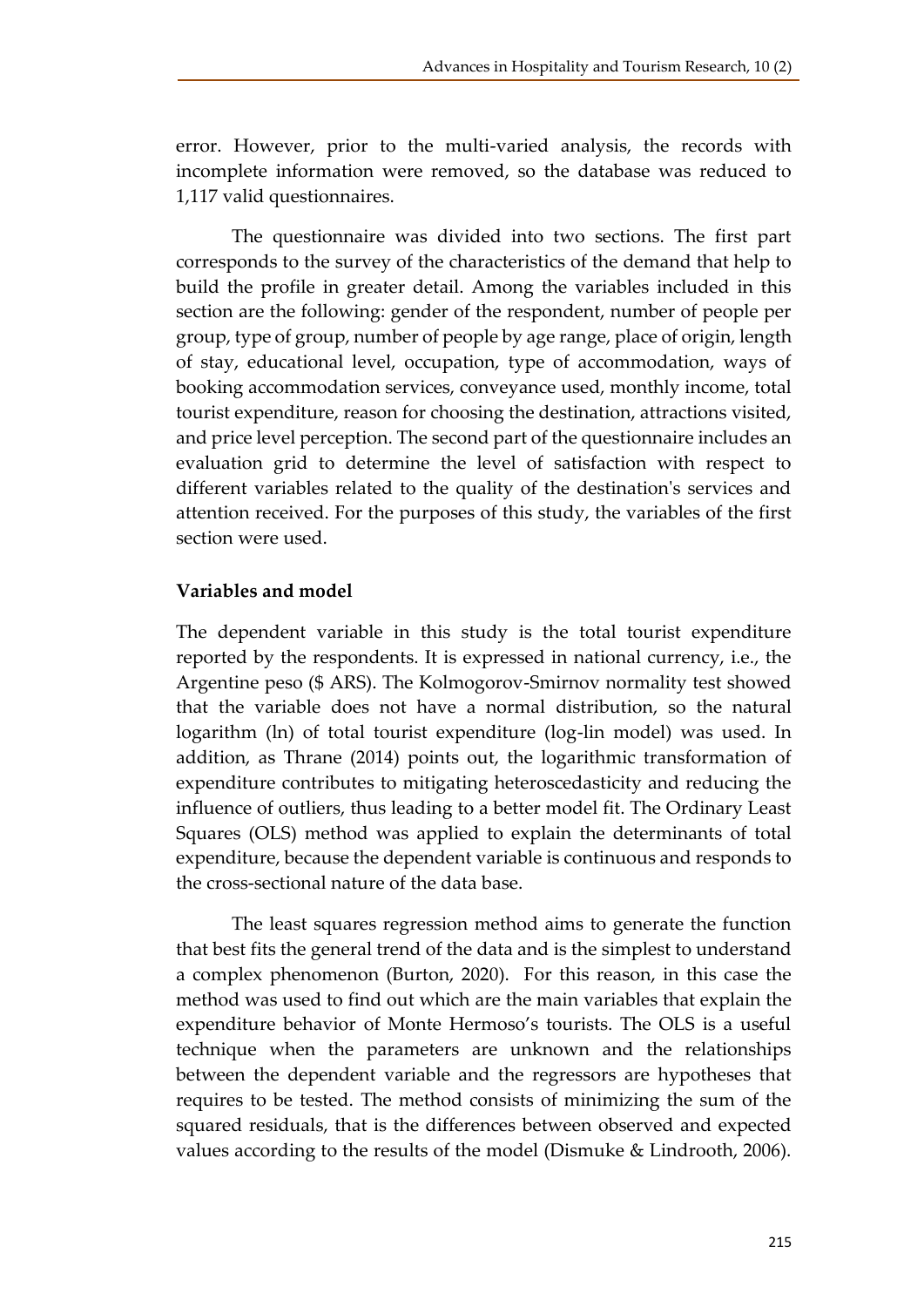Among its main advantages it can mention i) it is objective, ii) it is reproducible as provides the same equation no matter who performs the analysis, and iii) allows to get a probabilistic estimate of the equation representing experimental data (Burton, 2020). To this end, the Statistical Package for the Social Science (SPSS) software (version 23.0) was used. The regression model is presented in equation 1.

$$
Ln Y_i = \beta_0 + \sum \beta_j X_{ij} + \varepsilon_i \quad [equation 1]
$$

Where Ln  $Y_i$  is the natural logarithm of the total tourist expenditure made by the i-th observation;  $\beta_0$  is the intercept or ordinate to the origin;  $\beta_j$  is the coefficient associated with the j-th regressors;  $X_{ij}$  j-th regressors associated with the i-th observation and  $\varepsilon_i$  is the random error.

According to the reference authors cited in section 2, the independent variables or regressors are grouped into two categories: socioeconomic and travel-related (Table 2). Most of the explanatory variables are categorical, so they were transformed into binary variables to be included in the model. Due to the number of categories contained in the categorical variables, the reference variables are family (group composition); primary (educational level); student (occupation); \$ 16,000 to \$ 24,000 (household income); second home (type of accommodation).

| Independent variables              | Descriptions                                         |
|------------------------------------|------------------------------------------------------|
| Socio economic                     |                                                      |
| Gender (dummy variable)            | $1 = male$ ; $0 = female$                            |
| Income (dummy variable)            |                                                      |
| \$32,000 to 48,000                 | 1 = monthly income corresponds to the range; $0 =$   |
| \$48,000 to 64,000                 | otherwise.                                           |
| \$64,000 to 80,000                 |                                                      |
| \$ > 80,000                        |                                                      |
| Educational level (dummy variable) |                                                      |
| Secondary                          | $1 =$ if high school is completed; $0 =$ otherwise.  |
| Tertiary                           | $1 =$ if holds tertiary degree; $0 =$ otherwise.     |
| University                         | $1 =$ if holds a university degree; $0 =$ otherwise. |
| Occupation (dummy variable)        |                                                      |
| Professional                       | $1 =$ if is a professional; $0 =$ otherwise.         |
| Public employee                    | $1 =$ if is a public employee; $0 =$ otherwise.      |
| Private employee                   | $1 =$ if is a private employee; $0 =$ otherwise      |
| Retiree                            | $1 =$ if is a retiree; $0 =$ otherwise               |
| Origin (dummy variable)            |                                                      |
| Bahía Blanca                       | $1 =$ if is from Bahía Blanca; $0 =$ otherwise.      |
| Southwest of Buenos Aires province | 1= if is from Southwest of Buenos Aires province;    |
|                                    | $0 =$ otherwise                                      |
|                                    |                                                      |

Table 2. *Independent variables*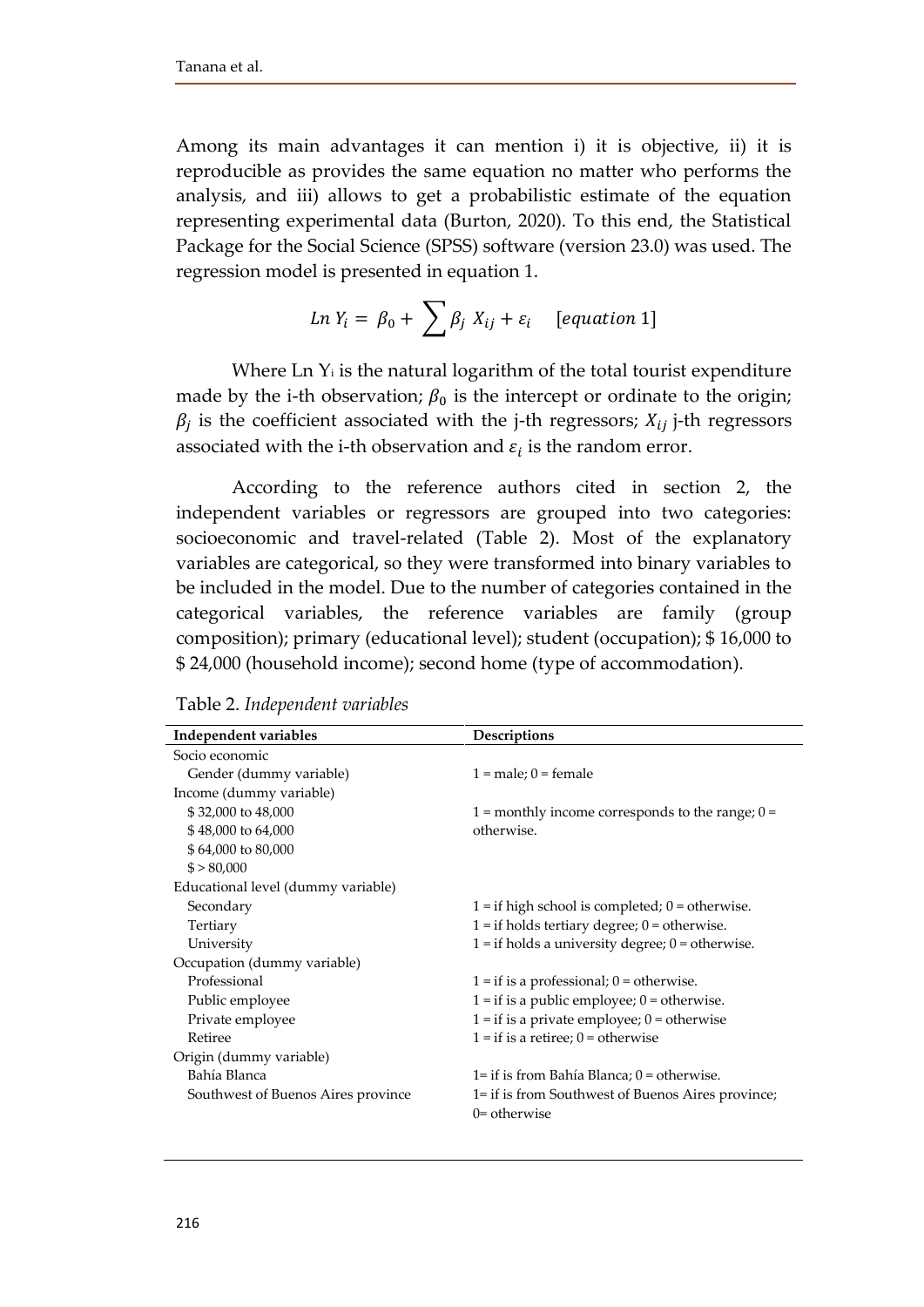| Related to the trip                    |                                                      |  |  |
|----------------------------------------|------------------------------------------------------|--|--|
| Travel party size                      | Number of members of the group.                      |  |  |
| Children                               | Number of children in the group.                     |  |  |
| Length of stay                         | Number of the days at the destination.               |  |  |
| Type of accommodation (dummy variable) |                                                      |  |  |
| Hotel                                  | $1 =$ if stay at a hotel; $0 =$ otherwise.           |  |  |
| Rental housing                         | $1 =$ if stay at rental housing; $0 =$ otherwise.    |  |  |
| Cottage                                | $1 =$ if stay at cottage; $0 =$ otherwise.           |  |  |
| Apart hotel                            | $1 =$ if stay at apart hotel; $0 =$ otherwise.       |  |  |
| Camping                                | $1 =$ if stay at camping; $0 =$ otherwise.           |  |  |
| Motivation                             |                                                      |  |  |
| Rest and quiet                         | $1 =$ choose MH for rest and quiet; $0 =$ otherwise. |  |  |
| Second house                           | 1 = choose MH because has a house; $0 =$ otherwise.  |  |  |
| Safety                                 | 1 = choose MH because its safety; $0 =$ otherwise.   |  |  |

#### **RESULTS AND DISCUSSION**

#### **Characteristics of the tourist demand**

The demand in Monte Hermoso (Table 3) is mainly made up of families (72%). In terms of age, the 26 to 55 age group is the most representative (44%), followed by minors (0 to 18 years old) who represent 34%, which is conclusive with the most frequent type of group. The level of education of those surveyed is high with 70% having completed their higher studies (Tertiary and/or University) and 29% completed secondary studies. Regarding to occupation, tourists are mostly in the private employee (32%) and professional (27%) categories. The sea and the beach, as well as tranquility and proximity are the key features in the choice of the destination. 25% of the sample comes from the city of Bahía Blanca, maintaining its status as the most relevant issuing center, although losing seven percentage points compared to the previous year (Rodriguez et al., 2019). The Patagonia region contributes 24% of tourists, doubling its percentage share compared to the 2019 summer season.

The average stay was 10 days, and the most frequent type of accommodation was rental housing (60%). Accommodation was booked through a real estate agency (55%) and to a lesser extent privately (35%) or through the Internet (10%). The average total expenditure by tourists was \$ 50,460.90, which in US dollars is equivalent to US \$ 783.80 according to the official exchange rate of March 2020 (Central Bank of the Argentine Republic, 2020). The average daily expense was \$ 5,041.53 (US \$ 78.30). In sum, it can be stated that the characteristics of the demand for the 2020 summer season are not far from the results obtained for the 2019 season (Rodriguez et al., 2019).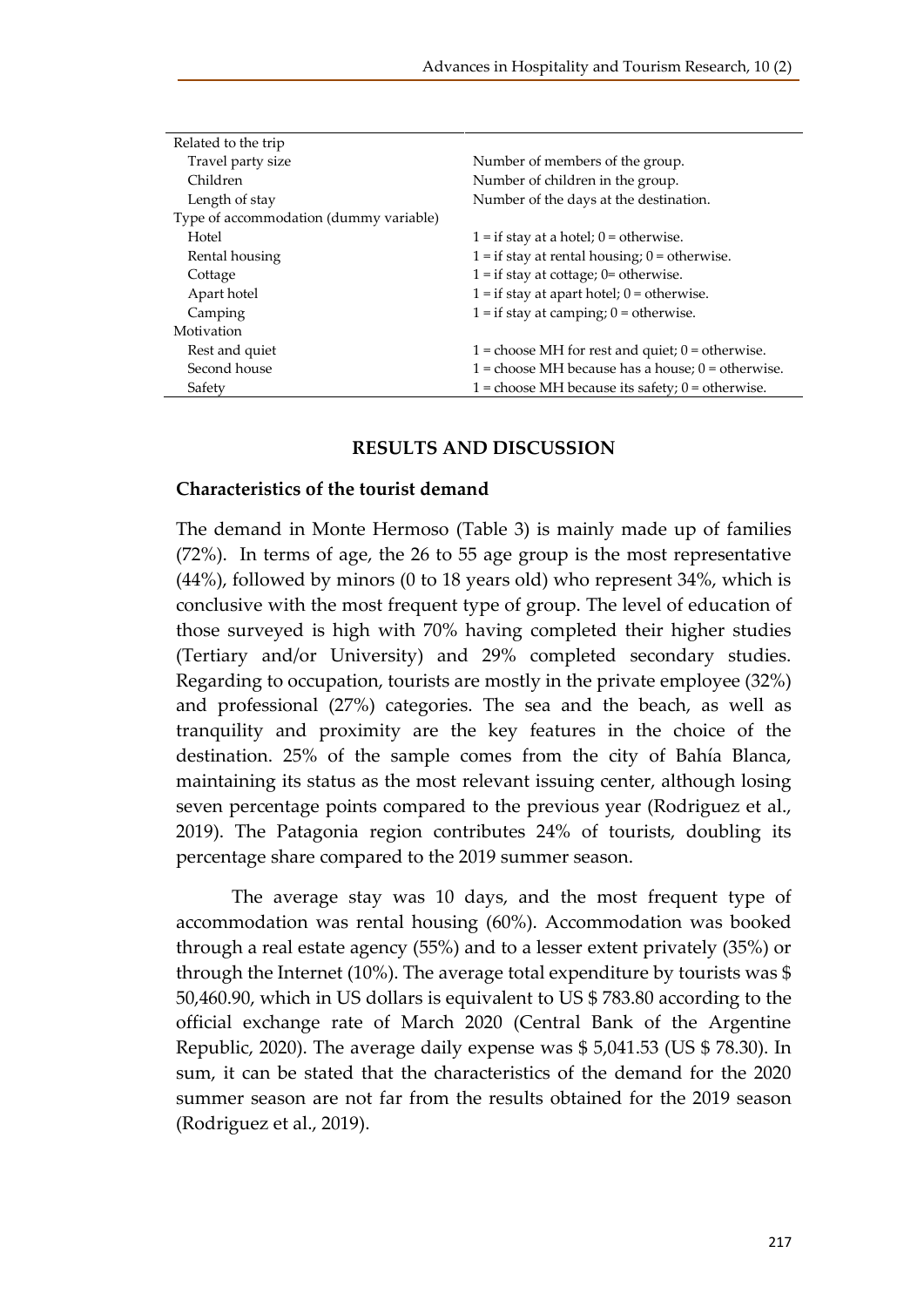| Variable                              | Percentage (%)   | Variable          | Mean        | St. deviation |
|---------------------------------------|------------------|-------------------|-------------|---------------|
| Gender                                |                  | Length of stay    |             |               |
| Male                                  | 54               |                   | 10          | 8.9           |
| Female                                | 46               | (days)            |             |               |
| Type of group                         |                  | Group size        | $\mathbf 5$ | 35424.8       |
| Couple                                | 17.2             |                   |             |               |
| Family                                | 72.3             |                   |             |               |
| Excursionist                          | 0.0              |                   |             |               |
| Day tripper                           | 7.7              |                   |             |               |
| Single person                         | 2.8              |                   |             |               |
| <b>Educational level</b>              |                  | Total expenditure | 50.600      |               |
| Primary                               | $\mathbf{1}$     | (\$ARS)           |             |               |
| Secondary                             | 28.8             |                   |             |               |
| <b>Tertiary</b>                       | 23.6             |                   |             |               |
| University                            | 45.8             |                   |             |               |
| Occupation                            |                  |                   |             |               |
| Professional                          | 26.8             |                   |             |               |
| Public employee                       | 9.6              |                   |             |               |
| Private employee                      | 31.8             |                   |             |               |
| Retiree                               | 7.7              |                   |             |               |
| Student                               | 1.6              |                   |             |               |
| Other occupation                      | $20.5\,$         |                   |             |               |
| Origin                                |                  |                   |             |               |
| Bahía Blanca                          | 24.7             |                   |             |               |
| SW of Buenos Aires province           | 12.1             |                   |             |               |
| Buenos Aires province and             |                  |                   |             |               |
| Autonomous city of Buenos             | 17.6             |                   |             |               |
| Aires                                 |                  |                   |             |               |
| Patagonia region                      | 24               |                   |             |               |
| Norte region                          | $\mathbf{1}$     |                   |             |               |
| Litoral region                        | $\overline{4}$   |                   |             |               |
| Cuyo region                           | 10.6             |                   |             |               |
| Córdoba region                        | 6                |                   |             |               |
| Type of accommodation                 |                  |                   |             |               |
| Hotel                                 | 10.8             |                   |             |               |
| Rental housing                        | 60               |                   |             |               |
| Second home                           | 21               |                   |             |               |
| Cottage                               | 1.2              |                   |             |               |
| Apart hotel                           | $3.1\,$          |                   |             |               |
| Camping                               | 3.4              |                   |             |               |
| Transportation                        |                  |                   |             |               |
| Car                                   | 95               |                   |             |               |
| Bus                                   | $3.5\,$          |                   |             |               |
| Minibus                               | 1.2              |                   |             |               |
| Monthly household income <sup>2</sup> |                  |                   |             |               |
| $\leq$ \$16,000                       | $\boldsymbol{0}$ |                   |             |               |
| \$16,000 a \$32,000                   | $\sqrt{2}$       |                   |             |               |
| \$32,000 a \$48,000                   | $10\,$           |                   |             |               |
| \$48,000 a 64,000                     | 26               |                   |             |               |
| \$64,000 a \$80,000                   | 39               |                   |             |               |
| $\geq$ \$80,000                       | 24               |                   |             |               |

# Table 3. *Summary of data*

<sup>2</sup> The data on average monthly income per household expressed in U.S. dollars (according to the bilateral exchange rate as of March 2020) represent the following ranges:  $\leq$  245 (U\$S); 245 to 491 (U\$S); 491 to 736 (U\$S); 736 to 982 (U\$S); 982 to 1,227 (U\$S) and ≥1,227 (U\$S).

 $\overline{\phantom{a}}$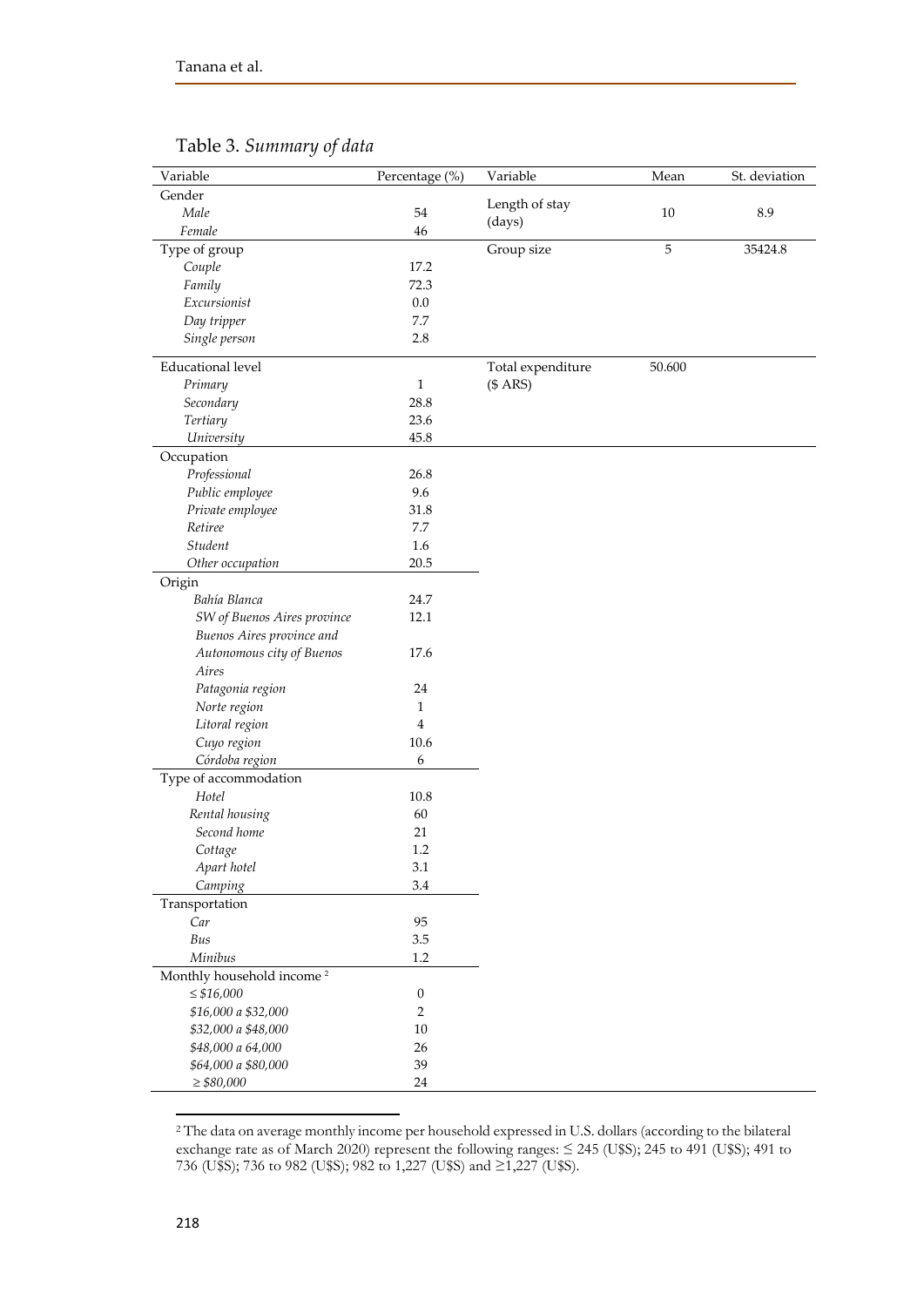# **Components of tourism expenditure**

The questionnaire administered to tourists, in addition to inquiring about the total expenditure made during their stay at the destination, also asks about the percentage of the total budget allocated to five main components: accommodation, food and beverages, entertainment, excursions, and shopping. The transportation component is excluded from the analysis as it is an expense usually incurred in the city of origin, so it has no impact on the destination. Figure 2 shows the composition of expenditure for the 2020 season.



Figure 2. *Composition of tourist expenditure in Monte Hermoso during 2020 summer season*

According to the information summarized in Figure 2, it can be observed that 75% of the total expenditure is allocated to the accommodation and food and beverages. This is related to the structure of the tourism supply in Monte Hermoso, since they are the fastest growing services while entertainment, although the offer is varied, does not represent a substantial component in the tourists' budget (8% in the season). Shopping accounts for 17% of total tourist expenditure and excursions for only 1%. The latter is since the beach is the main offer of the destination and the attractions that complement it can be visited individually. In addition, there is no receptive tourism agency in the town that markets excursions.

# **Determinants of tourism expenditure**

Table 4 shows the results obtained from the OLS regression method, taking as the dependent variable the ln of total tourism expenditure per group. According to the estimation, the key explanatory variables are income level, origin, group size and type of accommodation chosen.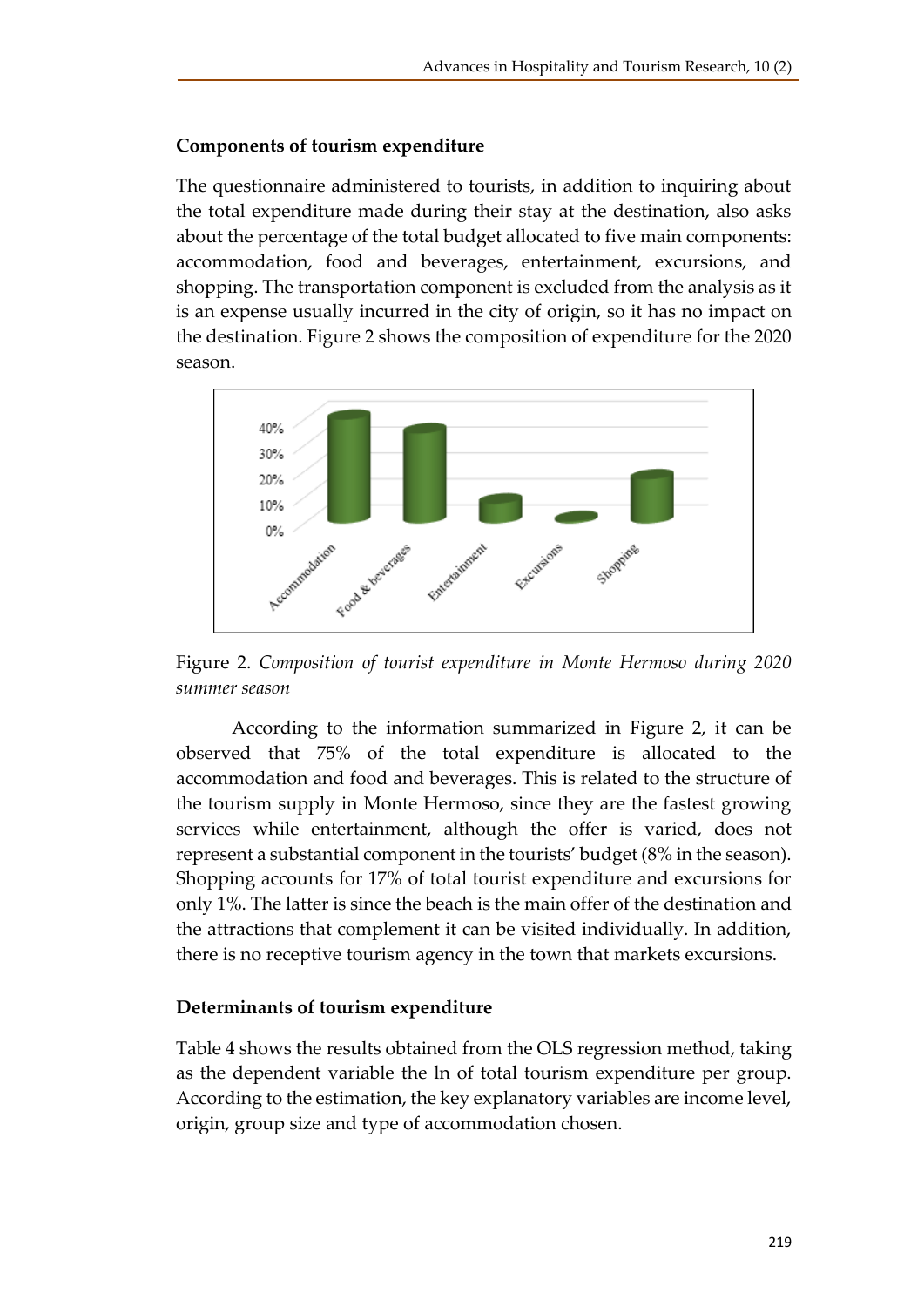|                                           |                        | t        | Confidence interval for $\beta$ |             |
|-------------------------------------------|------------------------|----------|---------------------------------|-------------|
| <b>Variables</b>                          | Coefficients $(\beta)$ |          | $(95\%)$                        |             |
|                                           |                        |          | <b>Lower</b> limit              | Upper limit |
| Constant $(\beta_0)$                      | 9.032                  | 106.542  | 8.865                           | 9.198       |
| Socio-economic                            |                        |          |                                 |             |
| Gender                                    | $0.083*$               | 2.769    | .024                            | .142        |
| Income (ref. \$16,000 to \$32,000)        |                        |          |                                 |             |
| Between \$32,000 and 48,000(ARS)          | .071                   | 1.067    | $-.060$                         | .200        |
| Between \$48,000 and 64,000 (ARS)         | $.150*$                | 2.829    | .046                            | .254        |
| Between \$64,000 and 80,000 (ARS)         | $.230**$               | 4.500    | .130                            | .330        |
| Over \$80,000 (ARS)                       | $.345**$               | 6.059    | .232                            | .454        |
| Occupation (ref. student)                 |                        |          |                                 |             |
| Professional                              | .049                   | .259     | $-.037$                         | .134        |
| Public employee                           | $-.042$                | .455     | $-.152$                         | .070        |
| Private employee                          | $-.052$                | .218     | $-134$                          | .029        |
| Retiree                                   | $-.043$                | .521     | $-175$                          | .088        |
| Origin (ref. rest of the country)         |                        |          |                                 |             |
| Bahía Blanca                              | $-.236**$              | $-5.770$ | $-316$                          | $-155$      |
| Southwest of Buenos Aires                 | $-.280**$              | $-5.946$ | $-0.374$                        | $-189$      |
| Related to the trip                       |                        |          |                                 |             |
| Travel party size                         | .058**                 | 5.749    | .038                            | .078        |
| N° of children per group                  | $.043*$                | 2.453    | .009                            | .078        |
| Length of stay                            | $.036**$               | 17.246   | .032                            | .040        |
| Type of accommodation (ref. second home)  |                        |          |                                 |             |
| Hotel                                     | .754**                 | 10.838   | .618                            | .891        |
| Rental housing                            | .954**                 | 16.489   | .840                            | 1.067       |
| Apart hotel                               | 1.238**                | 11.944   | 1.035                           | 1.441       |
| Cottage                                   | .988**                 | 7.267    | .721                            | 1.254       |
| Camping                                   | $.450*$                | 4.467    | .252                            | .647        |
| Type of group (ref. family)               |                        |          |                                 |             |
| Couple                                    | $-.096*$               | .521     | $-186$                          | $-.005$     |
| Friends                                   | .033                   | .218     | $-.099$                         | .163        |
| Single person                             | $-324*$                | $-3.351$ | $-0.516$                        | $-.140$     |
| Motivation (ref. sea, beach, and weather) |                        |          |                                 |             |
| Rest and quiet                            | $.094*$                | 3.018    | .033                            | .155        |
| Safety                                    | .054                   | 1.200    | $-.030$                         | .138        |
| Has a second home                         | .065                   | .947     | $-.071$                         | .202        |

Table 4. *Basic model for total expenditure. Dependent variable: total expenditure per group (ln)*

*Notes*:  $*$  p value < 0.05.  $**$  p value < 0.001. The model explains 61.3% of the variance (R<sup>2</sup>) of the dependent variable. According to the value obtained for the Durbin-Watson statistic (1.777), the assumption of independent errors is fulfilled.

In relation to socioeconomic variables, it is evident that gender has a significant influence on spending. Men spend on average 15.8% more than women. Contradictory and inconclusive evidence has been found in the literature. For example, the studies by M. Saayman and A. Saayman (2012) and Park et al. (2019) determine that men spend more than women, while Craggs and Schofield (2009) identify an inverse relationship. For their part, Jang et al. (2004), Alegre et al. (2011), Vasco et al. (2014), and Aguiló et al. (2017) find that this variable is not significant in explaining tourism expenditure. However, it is important to mention that each author applies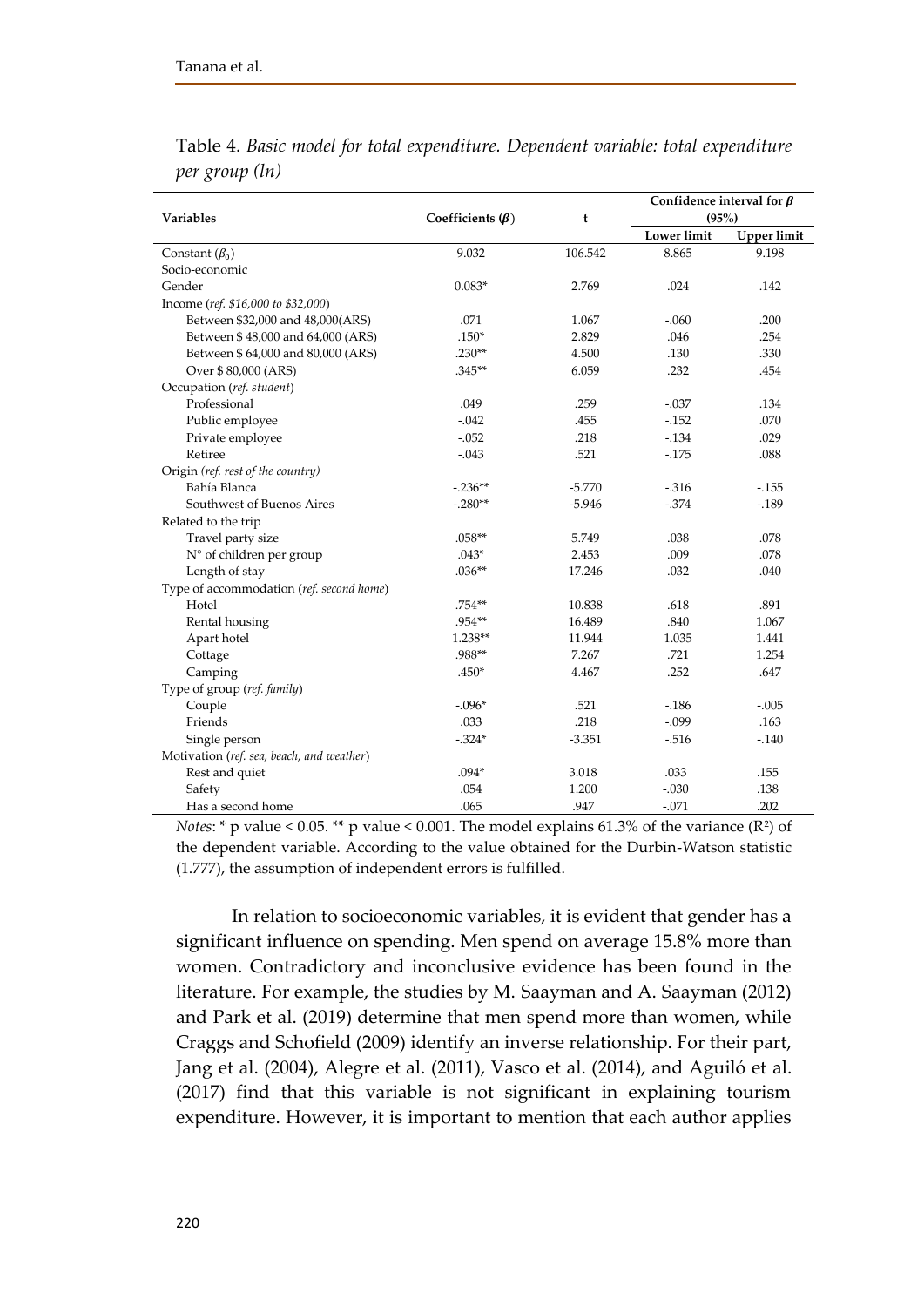a different regression model on different population samples and in destinations that do not necessarily respond to the sun and sand model.

The level of income of tourists also appears as a significant regressor to explain the tourist expenditure in Monte Hermoso. The higher the income level, the higher the total expenditure. The sample set, whose monthly income is over 80,000 (ARS \$), spends 79% more than tourists reporting an income level between 32,000 and 48,000 (ARS \$). In literature, income is one of the most relevant regressors to explain tourism expenditure and one of the main variables of the subset of economic restrictions (Marrocu et al., 2015; Gómez-Déniz et al., 2020). These results allow us to accept hypothesis 1  $(H<sub>1</sub>)$  for group (i) of determinants. Research by Jang et al. (2004), Nicolau and Mas-Ruiz (2007), Rabahy et al. (2009), Kruger et al. (2010), Marcussen (2011), Lin et al. (2015), and Aguiló et al. (2017), among other authors, confirm the hypothesis based on that higher income levels are associated with higher tourist expenditure. In opposition, Craggs and Schofield (2009), while not making direct reference to income, affirm that the socioeconomic status of tourists is not a significant regressor to explain total expenditure, which is remarkable in light of the other findings.

Regarding the occupation variable, the categories "public employee", "private employee", and "retiree" show a negative relationship with respect to spending. This behavior is due to the relationship between i) the average salary and pension corresponding to the categories and ii) the cost of the basic food basket. Public employees, according to the latest available report from December 2018, received an average real salary equivalent to ARS \$ 56,320 in August 2019, the private employees had an average salary of ARS \$ 93,000 (National Ministry of Labor, Employment and Social Security, 2020), and the minimum salary of retirees was equivalent to ARS \$ 12,937 in October 2019 (Pagano, 2020). For its part, the price of the basic food basket for a typical family was ARS \$ 34,784.75 in September 2019 (Télam, 2019), while for retirees it amounted to ARS \$ 37,815 in October of that same year (Bermúdez, 2019). These data allow us to suggest that, for these population groups, the budget available for tourism is low. The hypothesis  $2 \text{ (H}_2)$  is rejected because there are differences between the occupation categories. The professionals demonstrate a positive relationship with respect to tourist expenditure as opposed to the rest ones. However, the applied model shows that occupation is not a significant regressor to explain the dependent variable. This contrasts with the results obtained by Fredman (2008), Craggs and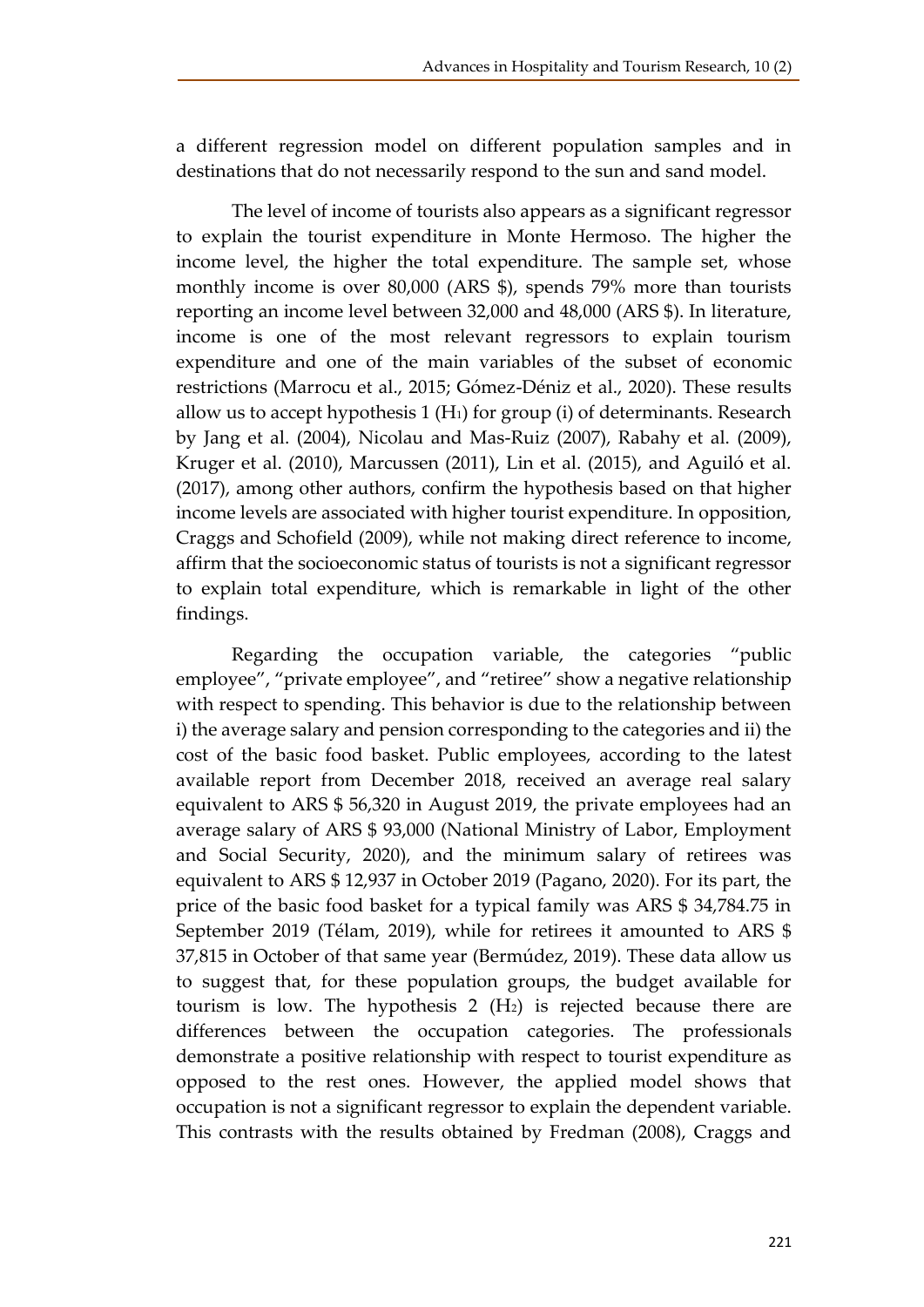Schofield (2009), Alegre et al. (2011), and Park et al. (2019), who found that occupation is a statistically significant variable.

Origin is also a strongly significant variable in the estimation of the model. Tourists whose place of residence is the city of Bahía Blanca or the towns of SW Buenos Aires spend less than those coming from other regions of the country. Comparatively, tourists belonging to the "SW Bonaerense" category spend 57% less while those from Bahía Blanca 41% less. These results cannot be contrasted with other studies due to the differences with respect to the geographical location of the destination and the origin of the demand. However, different authors (Nicolau & Mas-Ruiz, 2007; Wu et al., 2013) consider the distance between origin and destination as an explanatory variable. In this regard, they state that the relationship between distance and expenditure is positive since their stay tends to be longer. Accordingly, it can be inferred that tourists from Bahía Blanca and the SW Buenos Aires region spend less since they are the closest outbound tourist centers to Monte Hermoso. In effect, the hypothesis 4 (H4), relative to group iii of the determinants of tourist expenditure, is accepted. In general, the visitors from other tourist regions of Argentina (Norte, Litoral, Patagonia, Centro-Córdoba and Cuyo) travel more than 300 km.



Figure 3. *Total tourism expenditure by size of the travel party*

Within the set of travel-related variables, the travel party size (Figure 3) has a positive and highly significant influence on total expenditure. The studies reviewed do not show homogeneous results in this regard. Nicolau and Mas-Ruiz (2007) accept the hypothesis that larger household size increases tourist expenditure, although they also state that the effects of this variable are uncertain according to another research. In this sense, Anderson (2010) establishes that the increase in group size by one unit is reflected by the increase in total expenditure, but Wang et al. (2006) and Gómez-Déniz et al. (2020) argue that the size of the group negatively influences the expenditure made by both per person and per group. Even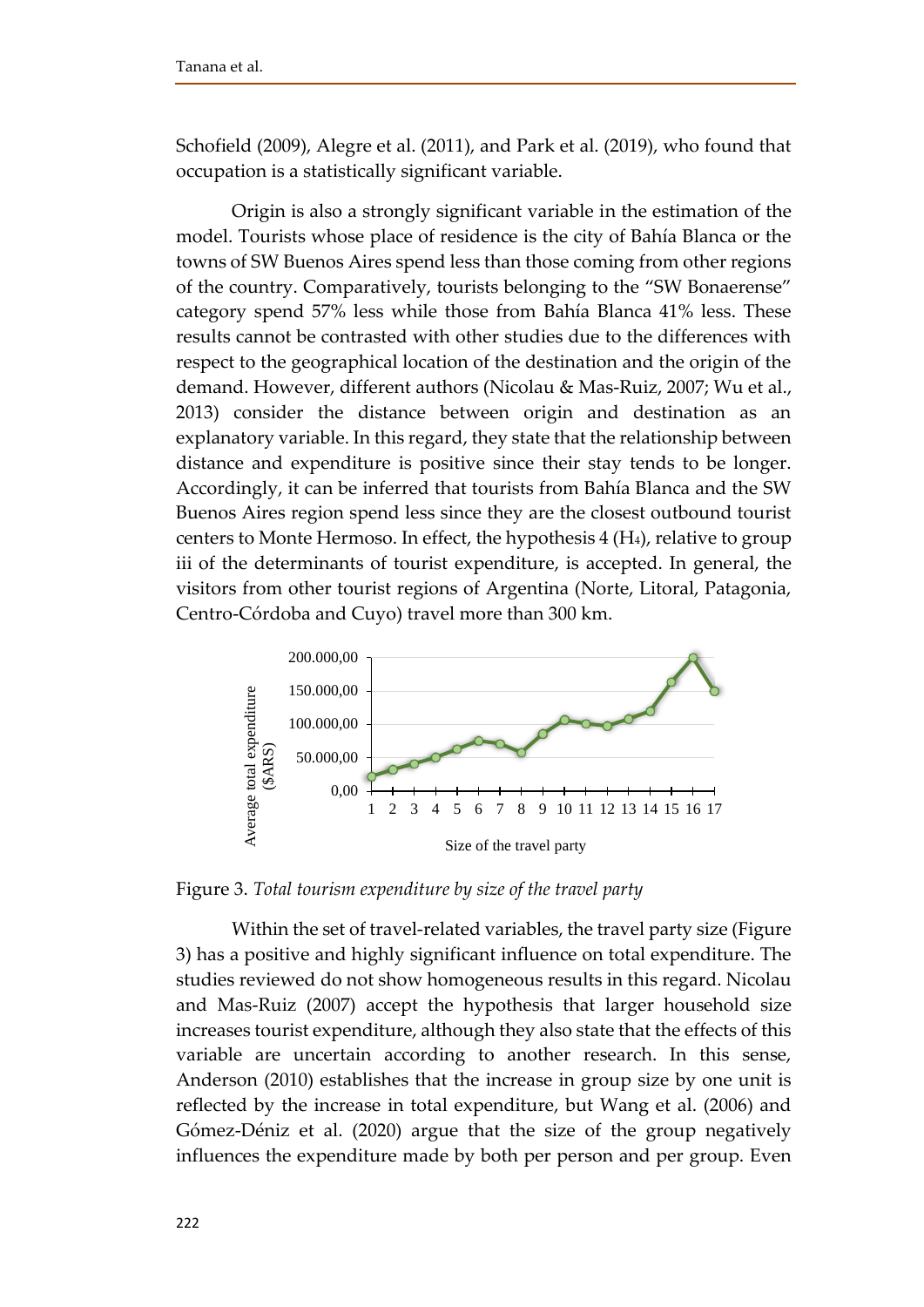though Jang et al. (2004) do not focus on size, they identify that tourist who travels in groups spend more than those who travel alone, establishing impulse purchase prompted by group dynamics as a likely cause.

The presence and number of children in the travel group (Figure 4) also has a positive and significant impact on the behavior of the dependent variable. According to the processed data, a single child in the group represents a 30% increase in total tourism expenditure. However, it is also observed that from the presence of seven children per group, the average total tourist expenditure decreases 26% with respect to a group with six children. These findings are not consistent with those of Wang et al. (2006) and Nicolau and Mas-Ruiz (2007), whose studies show that this variable is not a significant regressor. For their part, Alegre et al. (2011) and Haq et al. (2019) affirm that the presence and number of children are explanatory regressors of the variable, although their relationship with it is negative. Finally, Jang et al. (2004) also find that the number of children in the group is set up as a determining variable of expenditure, despite not having a significant impact on the total amount.



Figure 4. *Average total expenditure by groups with children*

Length of stay is also a significant regressor with respect to expenditure. In the case of Monte Hermoso, tourist expenditure increases progressively up to a 13-day stay while, after 14 days the dependent variable decreases. In accordance with this, the hypothesis 3 of group ii is rejected. In this case, as they are domestic tourists, stays longer than 15 days are usually related to residential tourism, which means no expense in the accommodation component. However, the relation of this regressor could be different in coastal destinations with international tourism. Other authors like Gómez-Déniz et al. (2020) obtain that the coefficient for length of stay is positive and statistically significant. Likewise, Vasco et al. (2014) find a positive relationship between these variables, each additional night during the first two days increases spending by 70% and from that point on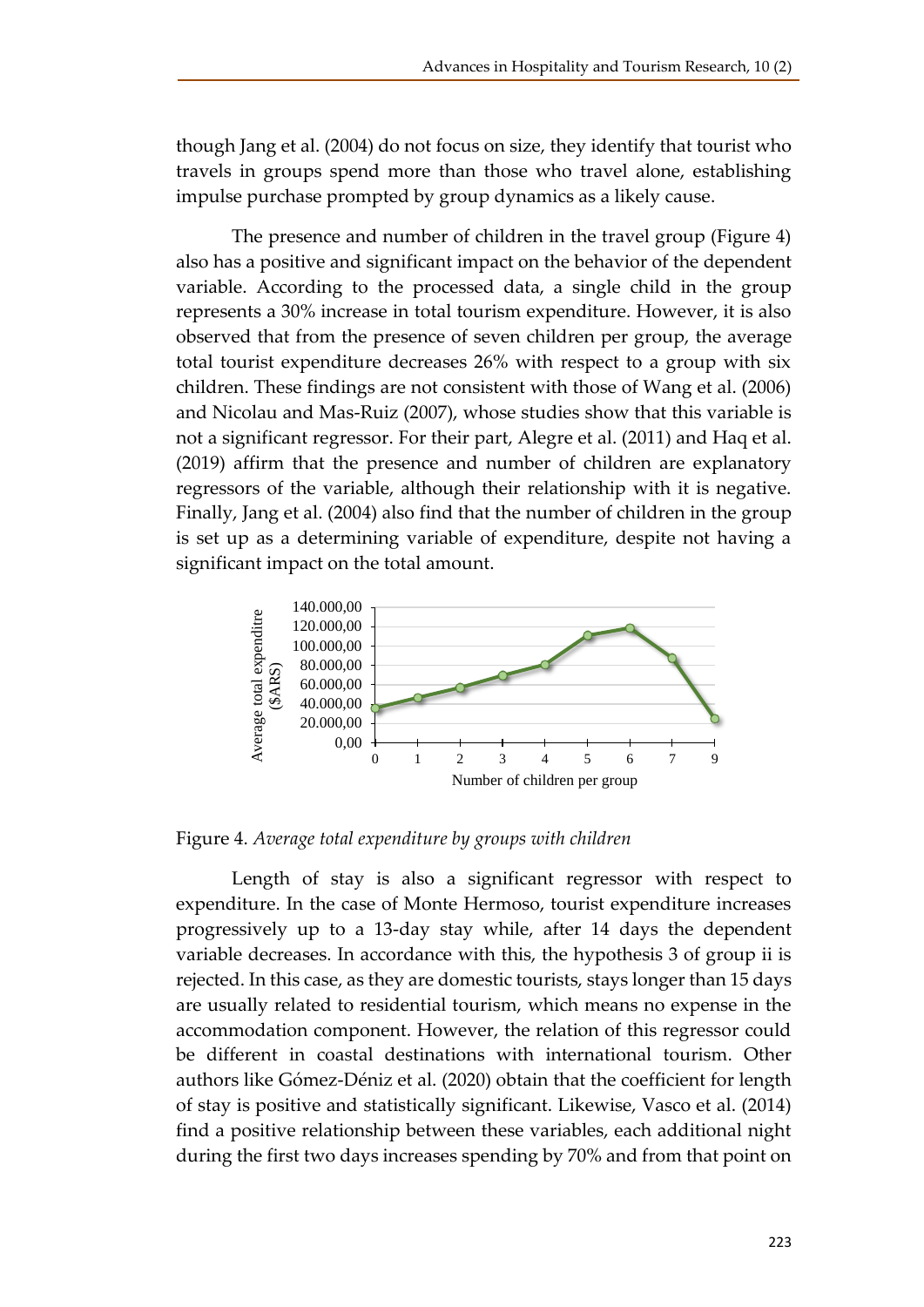it decreases by 13%. In contrast, Alegre et al. (2011) find that the length of stay has a negative impact on spending; with a greater number of days at the destination, the group spends less. However, they do not specify whether this behavior responds to a directly proportional relationship.

Accommodation, except for the camping modality, is a highly significant regressor in the explanation of the variable analyzed. This is explained by the difference in prices between the camping and other modalities. The apart hotel substantially influences the level of total expenditure made by the group. This is due to its location in the eastern sector of Monte Hermoso where the price of land is the highest. Espasa et al. (2010) establish that, on average, a vacant lot costs between US \$ 120,000 and US \$ 150,000. These establishments provide quality services and personalized attention in modern facilities. Cottages also have a significant weight on tourist spending, as the services and location are like those of the apart hotel. Accommodation in rental houses has a high incidence in total expenditure since it responds to the main modality of the destination. Regarding hotels, unlike other sun and sand destinations, Monte Hermoso has low category establishments (1 to 3 stars). The behavior of these last two types of accommodation is consistent with the evidence presented by Aguiló et al. (2017). In their study on the visiting population of Palma de Majorca, they identify that those who stay in low-category hotels and apartments spend more than tourists staying in higher-category hotels. On the other hand, Gómez-Déniz et al. (2020) studied the determinants of spending by tourists from the Canary Islands. They found that the modality with the highest incidence is the hotel, stating a difference between high and low category hotels. Due to the services included in the rate, the higher the category, the lower the expenditure.

The type of travel group is a significant regressor, particularly categories such as "couples" and "single person"; however, their relationship with spending is negative. These groups spend less than the "friends" groups and the reference variable. This behavior is consistent with that of the variable "group size" since a positive relationship was identified between the number of members of the group and total expenditure. These results can be associated with those of Craggs and Schofield (2009). According to these authors, traveling with a family implies higher expenditure than traveling without family or with another group. However, in the literature reviewed this variable is not presented explicitly nor are these analytical categories, so it is not possible to open a discussion. Finally, in relation to tourist motivation, the study reveals that it is not a determinant of expenditure, although all categories show a positive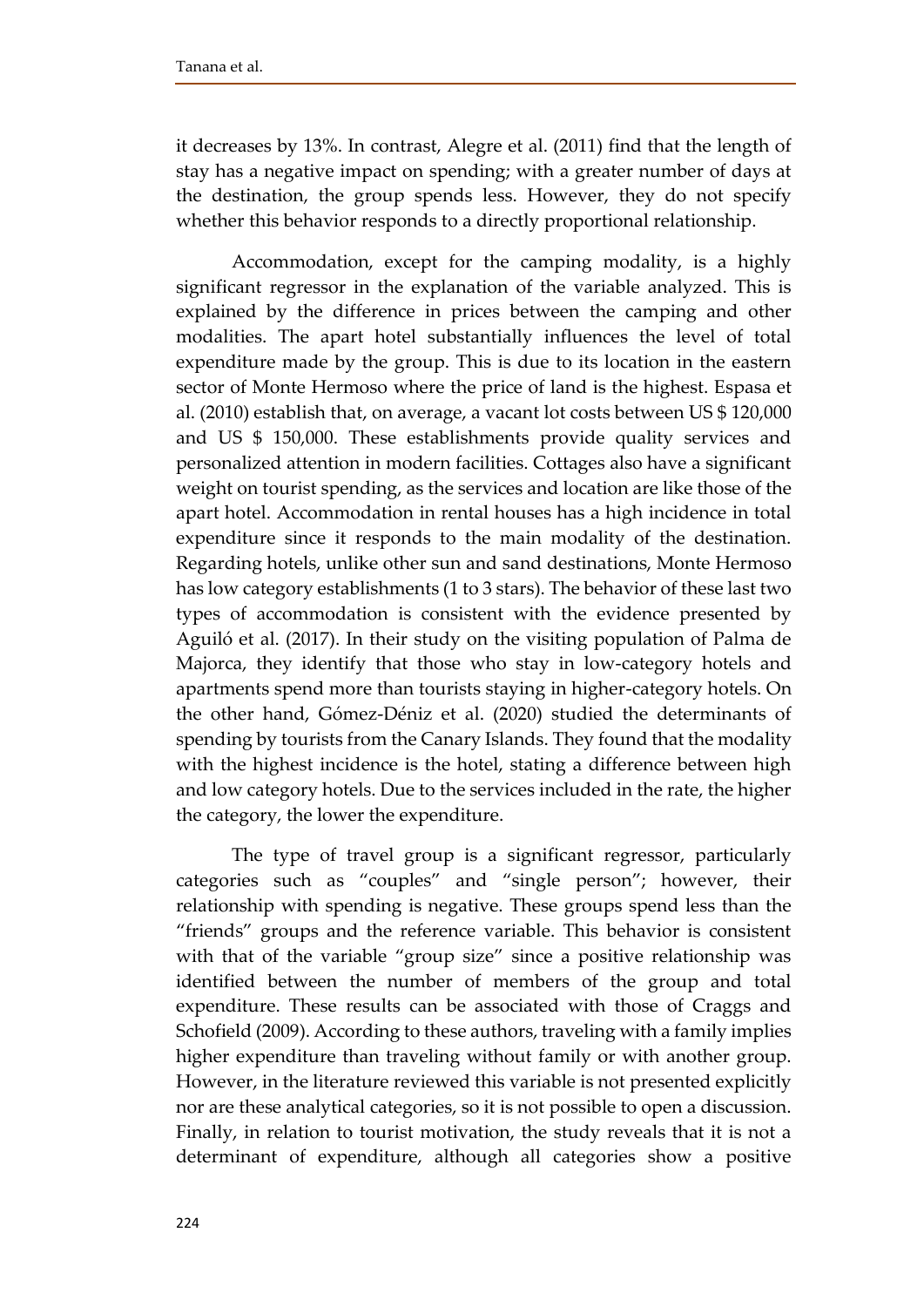relationship. The only one that presents a significant coefficient is "rest and quiet". This regressor is not compared with other results because the motivations considered respond directly to the characteristics of the destination, which, as for the previous variable, prevents any discussion. No other research has been found in a study area that provides similar features to those observed in Monte Hermoso. In the absence of a significant relationship between the variables, it is not possible to accept or reject hypothesis 5 (H5) established for group iv.

#### **CONCLUSIONS**

Monte Hermoso is a sun and sand destination in South-west Buenos Aires and its main economic activity is tourism. According to the data collected through surveys administered to tourists during the 2020 summer season (austral summer), it is determined that the tourist demand of the destination is made up of families (72%) and couples (17%). Their level of education is high, as 70% have completed their higher education. Regarding occupation, 32% are private employees and 27% are professionals. The demand for the destination comes from the interior of Argentina, mainly from the city of Bahía Blanca (25%) and from the Patagonia tourist region (24%). The sea and the beach, as well as the tranquility and proximity are the main features for which tourists choose Monte Hermoso for their holidays. The average stay is 10 days, and the most frequent type of accommodation is rental housing (60%). The average total expenditure made by tourists was US \$ 783.80.

In order to establish the relationship between tourist expenditure and its determinants, an Ordinary Least Squares regression model was applied. For this purpose, the dependent variable was expressed as the natural logarithm of total tourism expenditure and the independent variables were organized into two categories: socioeconomic and travel related. From the results obtained, the answers to the questions posed at the beginning can be settled showing that the determinants in coastal destination, where the main demand are domestic, are gender, income, origin, travel of the party size, the number of children per group, the length of stay, and the type of the group and accommodation. According to the limitations presented in the results section, it is possible to affirm that the regressors considered in this study are related to the findings of other investigations carried out in destinations with distinct tourism types.

The relationship between expenditure and all the explanatory variables is not in the same direction. Income level, origin, group size, and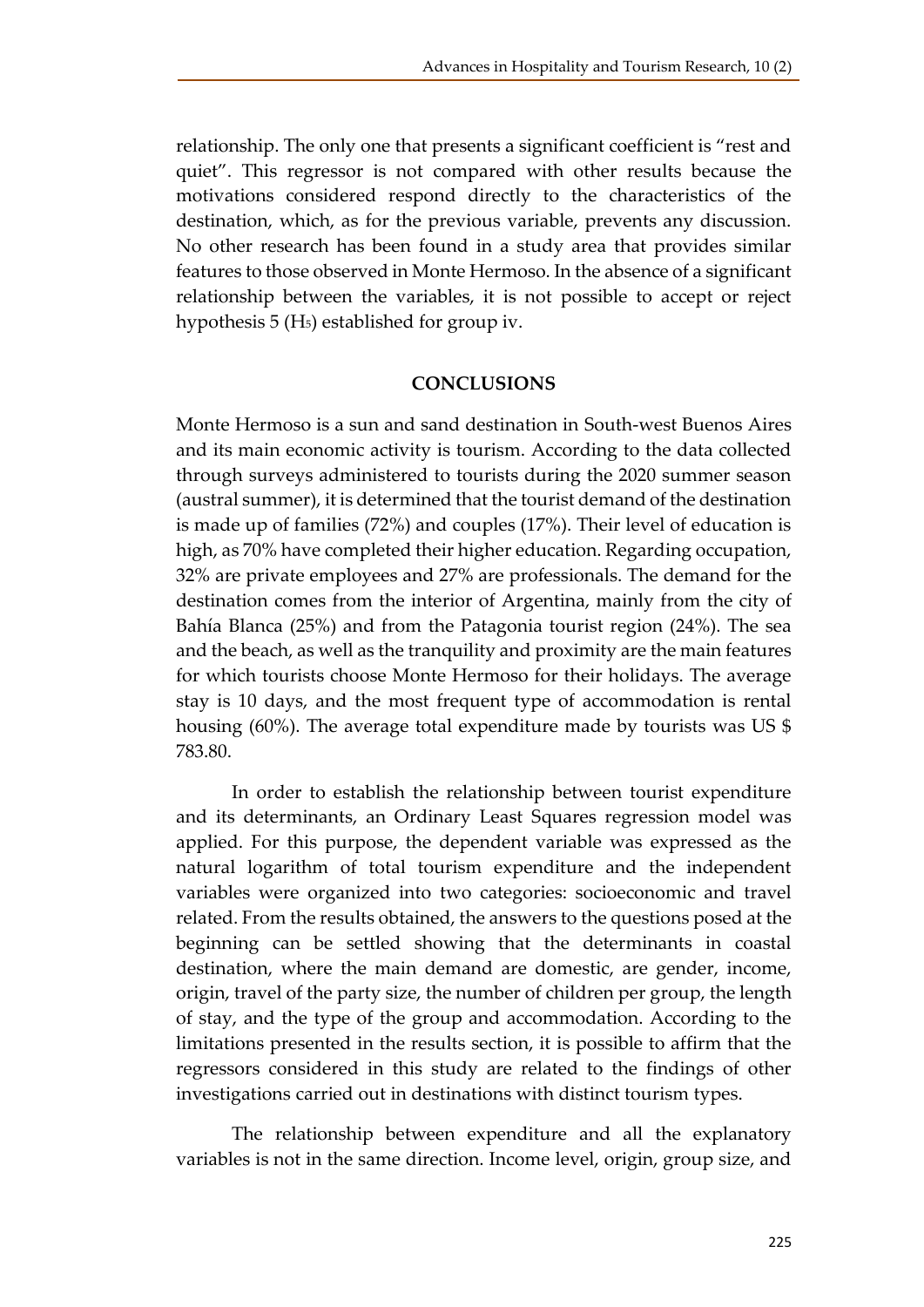type of accommodation explain the behavior of the dependent variable in the coastal destination of the SW Buenos Aires. However, it is not possible to determine for all regressors the same sense of relationship with the explained variable. In the case of socioeconomic variables, it is evident that gender has a significant influence on total tourism expenditure, with men spending on average 15.8% more than women. In turn, the higher the income level, the higher the total expenditure. The sample set as a whole, where monthly income is higher than 80,000 (ARS \$), spends 79% more than tourists who declare an income level between 32,000 and 48,000 (ARS \$). With respect to the occupation variable, the categories "public employee", "private employee", and "retiree" present a negative relationship related to spending, which is attributed to the relationship between low purchasing power and the cost of the basic food basket. Origin is a highly significant variable in the estimation of the model, tourists from Bahía Blanca and the SW of Buenos Aires spend less time than those coming from other regions of the country.

In the case of variables related to the trip, it was identified that the travel party size has a positive and highly significant influence on total spending. In addition, the presence and number of children also had a positive and significant influence on the behavior of the dependent variable; a single child in the group represents a 30% increase in total tourist expenditure. Regarding the length of stay, it was found that expenditure increases progressively up to 13 days, while, after 14 days, the dependent variable decreases. In relation to accommodation, the apart hotel and cottage categories have a substantial influence on the level of total expenditure made by the group. On the other hand, rental houses have a high incidence in the total expenditure since it responds to the main modality of accommodation of the destination. The type of travel group is a significant regressor, particularly "couples" and "single person" categories, although its relationship with expenditure is negative.

The results obtained in this work constitute a first approach towards a more comprehensive understanding of the behavior of tourist expenditure in the demand for Monte Hermoso. They make it possible to identify the variables that explain tourist expenditure and from there, to know the categories that may be more attractive for the destination. Therefore, it represents a starting point to design strategic guidelines oriented to the different market segments. Nevertheless, it is important to continue this kind of analysis with updated data because the results respond to a static regression model. Furthermore, in the absence of studies in coastal destinations with similar features to the tourism demand for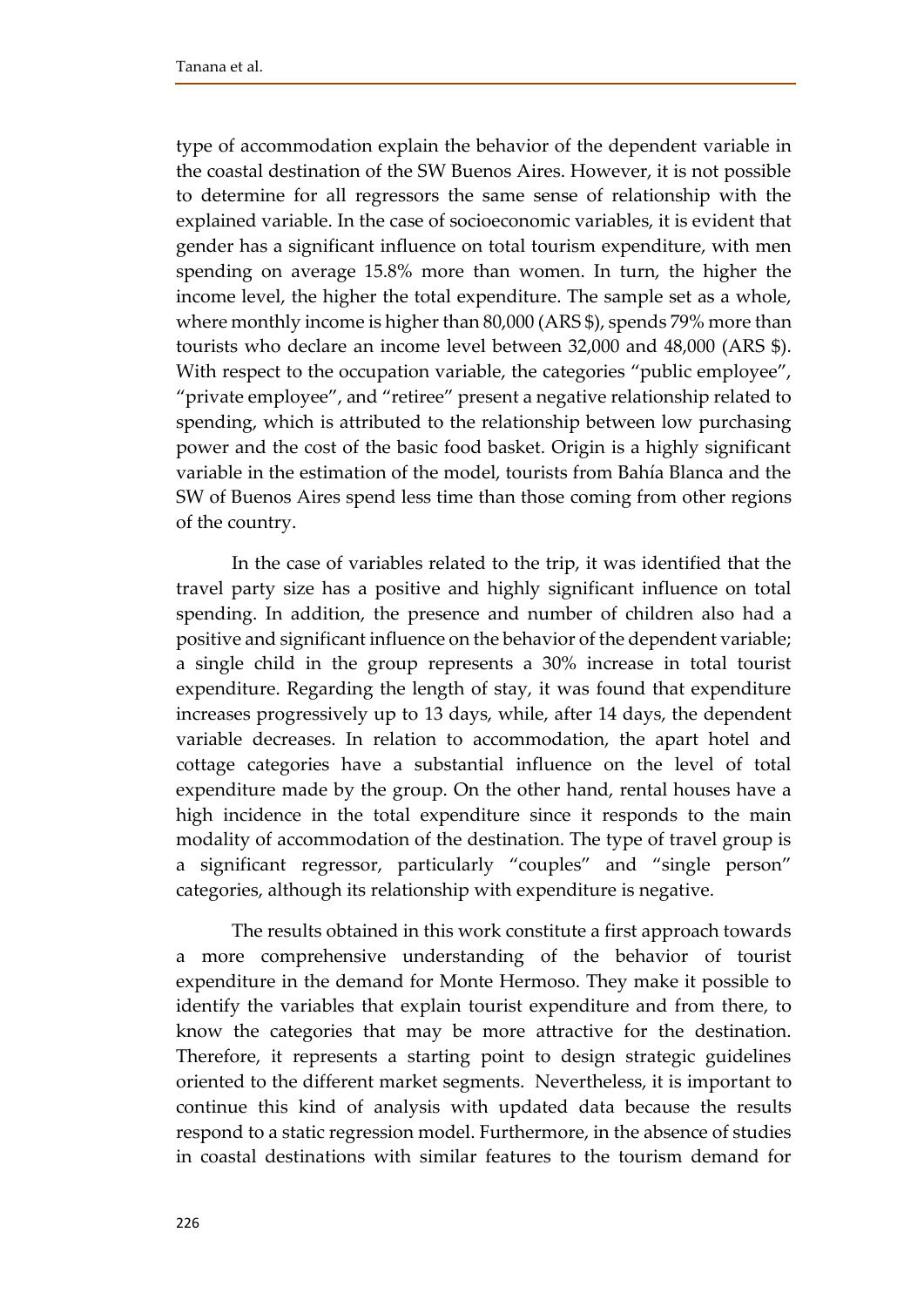Monte Hermoso, it is necessary to generate analyzes in this regard to determine the scope and degree of explanation of the regressors that in this paper were significant.

Regarding the strategic actions that destination managers and marketing organizations can carry out, the following can be mentioned: with respect to origin, its efforts on attracting other issuing markets (national tourist regions) that generate higher income for the destination, to the detriment of attracting demand from the SW of Buenos Aires. In this sense, it is also important to address accessibility and connectivity to the destination. Design marketing campaigns to attract tourists on weekends since short stays show a higher level of expenditure than longer ones. They should be aimed at the "friends" market niche due it shows a relatively higher expense than couples and single people. To reach this niche, it is advisable to use social media. Another strategy is bet on improving the quality of accommodation services, with special emphasis on the apart hotel and rental housing, since are the categories with the highest level of expenditure. Therefore, to capture a demand segment with a higher level of spending, it is relevant to add hotels of a higher category than the current ones. Lastly, promoting the development of activities and recreational facilities for children can be profitable since families with children reveal a higher expenditure level.

Finally, it is relevant to point out the practical limitations of the results achieved:

- The instrument used for gathering the information is not analogous to the questionnaires used in another research. In effect, the use of different variables and categories in the statistical analysis determine the interpretation of the results.
- In relation to the previous point, sometimes, the discussion of the findings is limited due to the contrasts between the analysis unit and the selected regressors.
- The OLS method provides a static model, therefore it must be considered that the results have a transitory nature. As the features of demand change (an increasingly frequent situation), it is possible that the determinants will also be modified.
- Studies carried out for international destinations are the most frequent in the literature, so the results of this study are not generalizable. In addition, as the research scope is exploratory there is no other findings that allows to determine more relationships between the regressors.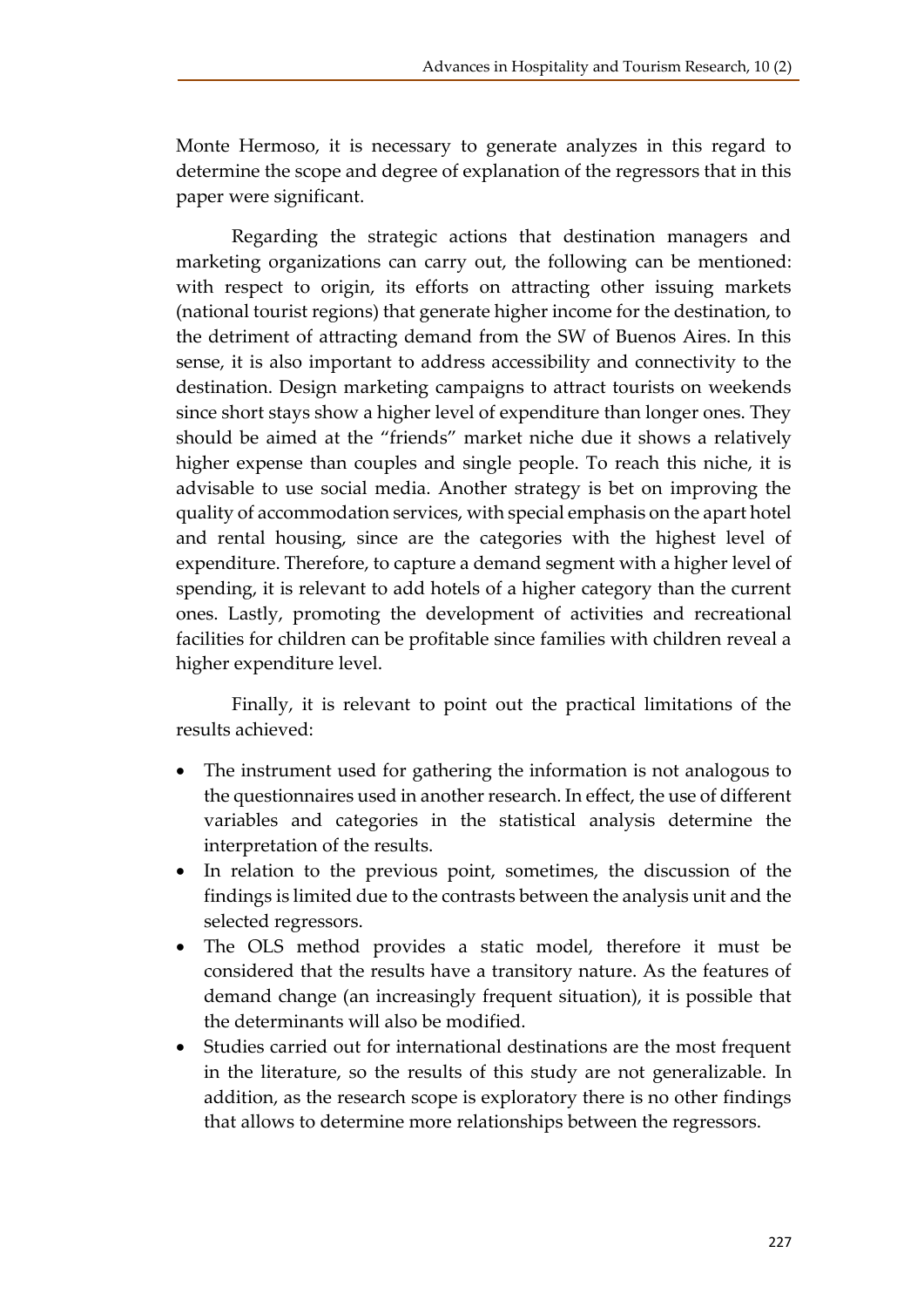#### **ACKNOWLEDGMENTS**

This work is developed within the framework of the Research Group Project (PGI) "Tourist destinations: theoretical-methodological reflections and applied studies at different scales" (2018-2021), subsidized by the Universidad Nacional del Sur (UNS, Argentina) (code 24/ZG22). It is registered in the Research Group "Tourist Destinations" (Res. DGyT 145/2018) of the Department of Geography and Tourism (UNS).

#### **REFERENCES**

- Abbruzzo, A., Brida, J. G., & Scuderi, R. (2014). Determinants of individual tourist expenditure as a network: Empirical findings from Uruguay. *Tourism Management, 43*, 36-45. doi: 10.1016/j.tourman.2014.01.014
- Aguiló, E., Rosselló, J., & Vila, M. (2017). Length of stay and daily tourist expenditure: A joint analysis. *Tourism Management Perspectives, 21*, 10-17. doi: 10.1016/j.tmp.2016.10.008
- Alegre Martín, J., Cladera Munar, M., & Juaneda Sampol, C. N. (2003). *Análisis Cuantitativo de la Actividad Turística.* Spain: Ediciones Pirámide.
- Alegre, J., Cladera, M., & Sard, M. (2011). Analysing the influence of tourist motivations on tourist expenditure at a sun-and-sand destination. *Tourism Economics*, *17*(4), 813- 832. doi: 10.5367/te.2011.0063
- Anderson, W. (2010). Determinants of all‐inclusive travel expenditure. *Tourism Review*, *65*(3), 4-15. doi: 10.1108/16605371011083495
- Bermúdez, I. (2019). *La canasta básica de los jubilados ya vale \$ 49.614*. Retrieved November 19, 2020 from [https://www.clarin.com/economia/canasta-basica-jubilados-vale-49-](https://www.clarin.com/economia/canasta-basica-jubilados-vale-49-614_0_kbEee6h7z.html#:~:text=Por%20la%20disparada%20de%20los%20precios%20de%20los,la%20Tercera%20Edad%20de%20la%20Ciudad%20de%20) [614\\_0\\_kbEee6h7z.html#:~:text=Por%20la%20disparada%20de%20los%20precios%](https://www.clarin.com/economia/canasta-basica-jubilados-vale-49-614_0_kbEee6h7z.html#:~:text=Por%20la%20disparada%20de%20los%20precios%20de%20los,la%20Tercera%20Edad%20de%20la%20Ciudad%20de%20) [20de%20los,la%20Tercera%20Edad%20de%20la%20Ciudad%20de%20](https://www.clarin.com/economia/canasta-basica-jubilados-vale-49-614_0_kbEee6h7z.html#:~:text=Por%20la%20disparada%20de%20los%20precios%20de%20los,la%20Tercera%20Edad%20de%20la%20Ciudad%20de%20)
- Brida, J. G., & Scuderi, R. (2013). Determinants of tourist expenditure: A review of microeconometric models. *Tourism Management Perspectives, 6*, 28-40. doi: 10.1016/j.tmp.2012.10.006
- Burton, A. (2020). OLS (Linear) Regression. In J. C. Barnes & D. R. Forde (Eds.), *The encyclopedia of research methods and statistical techniques in criminology and criminal justice* (pp. 509-514). New York: Wiley.
- Caruso, M. J. (2019). *Gestión sustentable de un destino de sol y playa y su relación con el abastecimiento de agua potable: estudio de caso: Monte Hermoso, Provincia de Buenos Aires. Argentina.* Unpublished master's thesis, Universidad Nacional de Quilmes, Bernal, Argentina.
- Central Bank of the Argentine Republic (2020). *Tipos de cambio*. Retrieved November 5, 2020 fro[m http://www.bcra.gov.ar/MediosPago/Tipos\\_de\\_Cambio\\_SML.asp](http://www.bcra.gov.ar/MediosPago/Tipos_de_Cambio_SML.asp)
- Craggs, R., & Schofield, P. (2009). Expenditure-based segmentation and visitor profiling at The Quays in Salford, UK. *Tourism Economics*, *15*(1), 243-260.
- D'Urso, P., Disegna, M., & Massari, R. (2020). Satisfaction and tourism expenditure behaviour. *Social Indicators Research, 149*, 1081–1106. doi: 10.1007/s11205-020-02272- 4
- Da Silva Añaña, E., Dos Anjos, F. A., & de Lima Pereira, M. (2017). Segmentación *post-hoc* del mercado turístico en los destinos del litoral brasileño. Análisis según los valores personales de los turistas. *Estudios y Perspectivas en Turismo*, *26*(3), 662-677.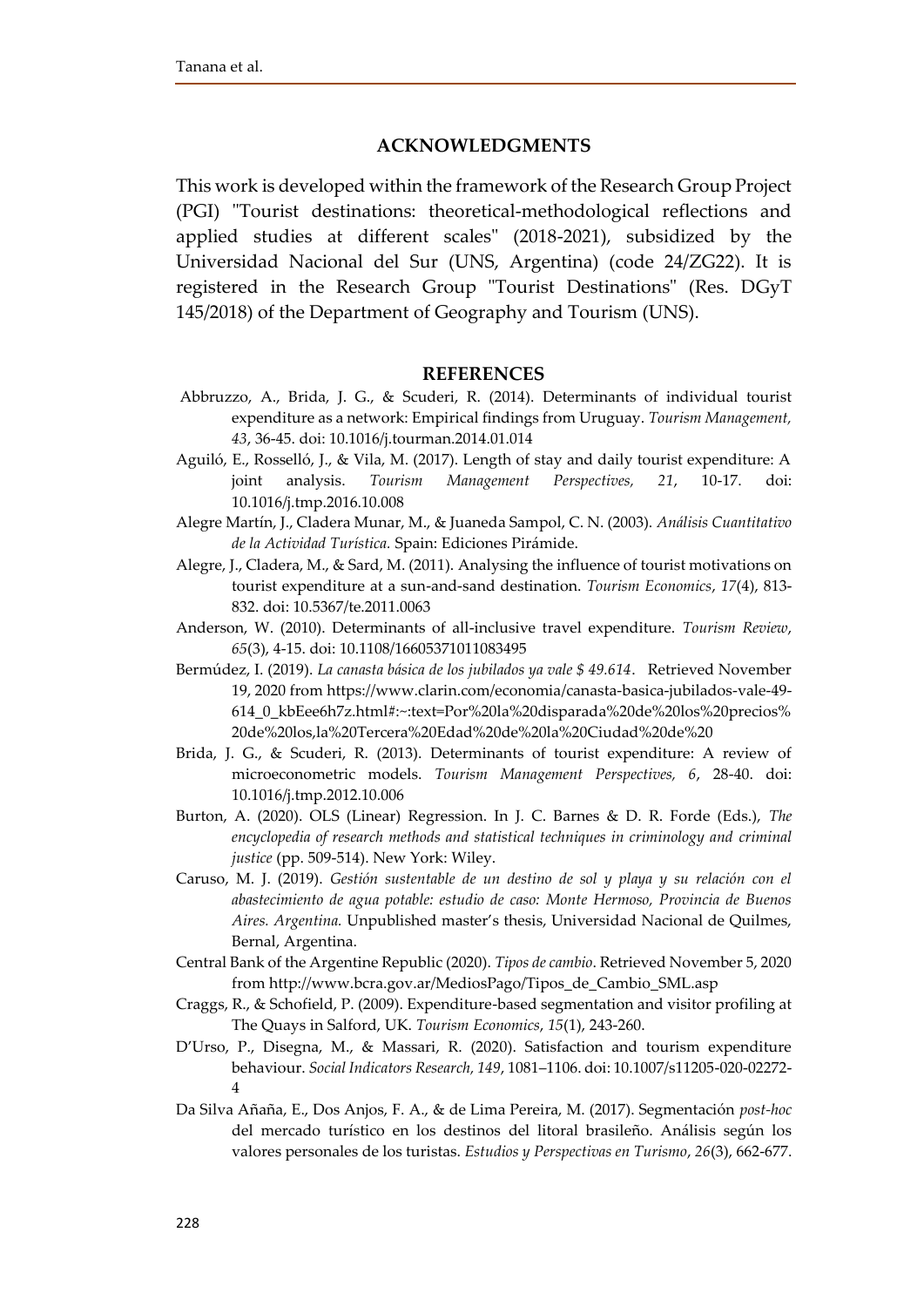- Del Pozo, O., & Bróndolo, M. (2003). *El estado ambiental y la calidad del ecosistema costero de Monte Hermoso*. Paper presented at II Jornadas Interdisciplinarias del Sudoeste Bonaerense, Bahía Blanca, Argentina.
- Disegna, M., & Osti, L. (2016). Tourists' expenditure behaviour: the influence of satisfaction and the dependence of spending categories. *Tourism Economics, 22*(1), 5-30. doi: 10.5367/te.2014.0410
- Dismuke, C., & Lindrooth, R. (2006). Ordinary Least Squares. In E. Chumney & K. Simpson (Eds.), *Methods and Designs for Outcomes Research* (pp. 93-104). Bethesda: ASHP.
- Espasa, L., Fittipaldi, R., & Michalijos, P. (2010). El mercado de suelo urbano y su incidencia en la configuración urbana. Estudio de caso: ciudad de Monte Hermoso. *Huellas, 14*(1), 163-182.
- Eugenio-Martin, J. L., & Campos-Soria, J. A. (2014). Economic crisis and tourism expenditure cutback decision. *Annals of Tourism Research, 44*, 53-73. doi: 10.1016/j.annals.2013.08.013
- Desfrancois, P. G. F., & Pastás Gutierrez, E. R. (2019). Determinantes de la demanda internacional de turismo en el Ecuador: un análisis de panel. *TURyDES*, *12*(26), 1- 21.
- Fraiz Brea, J. A. (2015). La constante evolución del turismo: innovación, tecnología, nuevos productos y experiencias. *PASOS. Revista de Turismo y Patrimonio Cultural, 13*(4), 739-740. doi: 10.25145/j.pasos.2015.13.051
- Fredman, P. (2008). Determinants of visitor expenditures in mountain tourism. *Tourism Economics*, *14*(2), 297-311.
- Garcia Pascual, F. (2017). Tres décadas de cambios en el turismo mundial: el impacto de la globalización en los flujos turísticos. *Boletín de la Asociación de Geógrafos Españoles,* (75), 127-149. doi: 10.21138/bage.2495
- García-Sánchez, A., Fernández-Rubio, E., & Dolores Collado, M. (2013). Daily expenses of foreign tourists, length of stay and activities: evidence from Spain. *Tourism Economics, 19*(3), 613-630. doi: 10.5367/te.2013.0218
- Gómez-Déniz, E., Pérez-Rodríguez, J. V., & Boza-Chirino, J. (2020). Modelling tourist expenditure at origin and destination. *Tourism Economics*, *26*(3), 1-24. doi: 10.1177/1354816619840845
- González Alatorre, E., & Conde Pérez, E. (2011). Procedimiento para medir la demanda turística en un destino. *Turismo y Desarrollo Local*, *4*(11), 1-25.
- Guzmán Hernández, C., Garduño Mendoza, M., & Zizumbo Villarreal, L. (2009). Reflexión crítica sobre el consumo turístico. *Estudios y Perspectivas en Turismo*, *18,* 691-706.
- Haq, Z., Ullah, Z., & Sajjad. (2019). Households' participation in and expenditure on recreation and tourism in Pakistan. *Asia Pacific Journal of Tourism Research*, *24*(3), 206-218. doi: 10.1080/10941665.2018.1557227
- Huamantinco, A. (2012). *Efecto de la variabilidad climática del balneario Monte Hermoso sobre su geomorfología costera y el con confort climático.* Unpublished Ph. D' thesis, Universidad Nacional del Sur, Bahía Blanca, Argentina.
- Hung, W., Shang, J., & Wang, F. (2013). A multilevel analysis on the determinants of household tourism expenditure. *Current Issues in Tourism, 16*(6), 612-617
- Jang, S. S., Bai, B., Hong, G., & O'Leary, J. T. (2004). Understanding travel expenditure patterns: a study of Japanese pleasure travelers to the United States by income level. *Tourism Management*, *25*(3), 331-34.
- Kruger, M., Saayman, M., & Ellis, S. (2010). Determinants of visitor expenditure at the Aardklop National Arts Festival. *Event Management*, *14*(2), 137-148. doi: 10.3727/152599510X12766070300966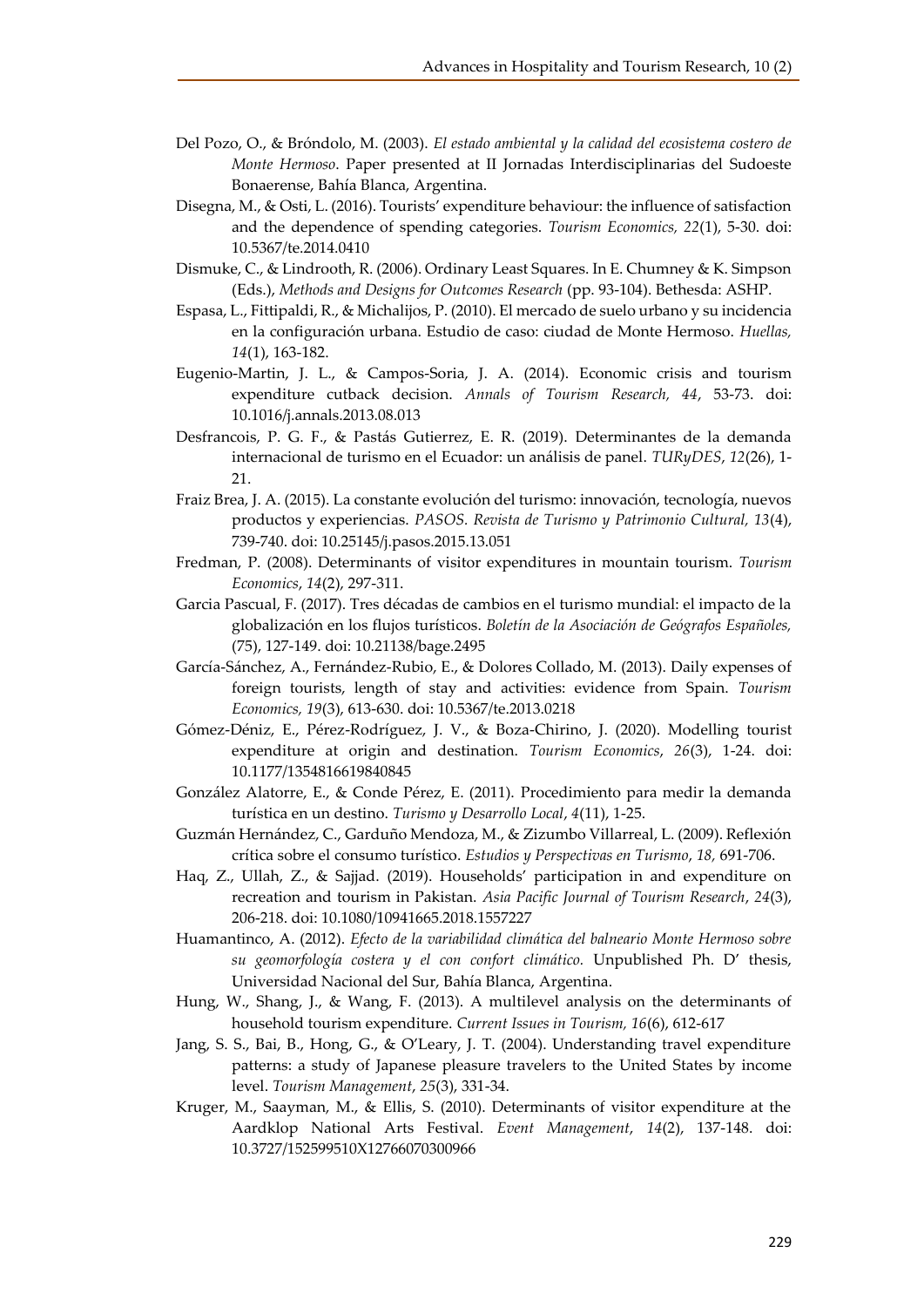- Lin, V. S., Mao, R., & Song, H. (2015). Tourism expenditure patterns in China. *Annals of Tourism Research, 54*, 100-117. doi: 10.1016/j.annals.2015.07.001
- Marcussen, C. (2011). Determinants of tourist spending in cross sectional studies and at Danish destinations. *Tourism Economics, 17*(4), 833-855. doi: 10.5367/te.2011.0068
- Marrocu, E., Paci, R., & Zara, A. (2015). Micro-economic determinants of tourist expenditure: A quantile regression approach. *Tourism Management, 50*, 13-30. doi: 10.1016/j.tourman.2015.01.006
- Mehran, J., & Olya, H. G. (2018). Progress on outbound tourism expenditure research: A review. *Current Issues in Tourism*, *22*(20), 2511-2537. doi: 10.1080/13683500.2018.1517734
- Mochón Morcillo, F., & Becker, V. (2008). *Economía. Principios y aplicaciones* (4 ed.). Madrid: McGraw-Hill.
- Mudarra-Fernández, A. B., Carrillo-Hidalgo, I., & Pulido-Fernández, J. I. (2019). Factors influencing tourist expenditure by tourism typologies: A systematic review. *Anatolia*, *30*(1), 18-34. doi: 10.1080/13032917.2018.1495086
- Narváez, M., & Fernández, G. (2010). El turismo desde la perspectiva de la demanda. Lugar de estudio: península de Paraguaná – Venezuela. *Revista U.D.C.A Actualidad & Divulgación Científica, 13*(2), 175-183.
- National Ministry of Finance. (2019). *El rol del turismo en la economía argentina*. Retrieved September 10, 2020 from [https://www.argentina.gob.ar/sites/default/files/turismo\\_1.pdf](https://www.argentina.gob.ar/sites/default/files/turismo_1.pdf)
- National Ministry of Labor, Employment and Social Security (2020). *Situación y evolución del trabajo registrado*. Retrieved September 10, 2020 from [http://www.trabajo.gob.ar/downloads/estadisticas/trabajoregistrado/trabajoregist](http://www.trabajo.gob.ar/downloads/estadisticas/trabajoregistrado/trabajoregistrado_2008_informe.pdf) [rado\\_2008\\_informe.pdf](http://www.trabajo.gob.ar/downloads/estadisticas/trabajoregistrado/trabajoregistrado_2008_informe.pdf)
- Nicolau, J. L., & Mas-Ruiz, F. (2007). *Simultaneous analysis of the decisions to go on holiday and vacation expenditures*. Paper presented at El comportamiento de la empresa ante entornos dinámicos: XIX Congreso anual y XV Congreso Hispano Francés de AEDEM, Vitoria, España.
- Noguera Tur, J., Ferrandis Martínez, A., & Madrid Liñeiro, V. (2015). Comportamiento comercial y hábitos de consumo de los turistas en un destino maduro de sol y playa: El caso de Cullera. *Investigaciones turísticas*, *1*(10), 231-254. doi: 10.14198/INTURI2015.10.10
- Pagano, M. (2020). *Jubilaciones: por qué el 70% de los adultos mayores en la Argentina es pobre*. Retrieved December 18, 2020 from [https://tn.com.ar/economia/2020/12/02/jubilaciones-por-que-el-70-de-los-adultos](https://tn.com.ar/economia/2020/12/02/jubilaciones-por-que-el-70-de-los-adultos-mayores-hoy-en-la-argentina-es-pobre/)[mayores-hoy-en-la-argentina-es-pobre/](https://tn.com.ar/economia/2020/12/02/jubilaciones-por-que-el-70-de-los-adultos-mayores-hoy-en-la-argentina-es-pobre/)
- Panosso Netto, A., & Lohmann, G. (2012). *Teoría del turismo. Conceptos, modelos y sistemas*. Mexico: Trillas.
- Park, S., Woo, M., & Nicolau, J. L. (2019). Determinant factors of tourist expenses. *Journal of Travel Research, 59*(2), 267-280. doi: 10.1177%2F0047287519829257
- Rabahy, W. A., de Oliveira Santos, G. E., & Vassallo, M. D. (2009). Determinantes de gasto em viagens turísticas domésticas no Brasil. *Turismo-Visão e Ação, 11*(3), 304-324.
- Regalado Aragón, M. (2013). *El consumo turístico en destinos litorales. Estudio de caso Monte Hermoso.* Unpublished tesis, Universidad Nacional del Sur, Bahía Blanca, Argentina.
- Rodriguez, C.A., Zuccarini, L., & Tanana, A. (2019). *Análisis de demanda. Monte Hermoso, temporada 2019*. Unpublished Report of the Universidad Nacional del Sur, Argentina.